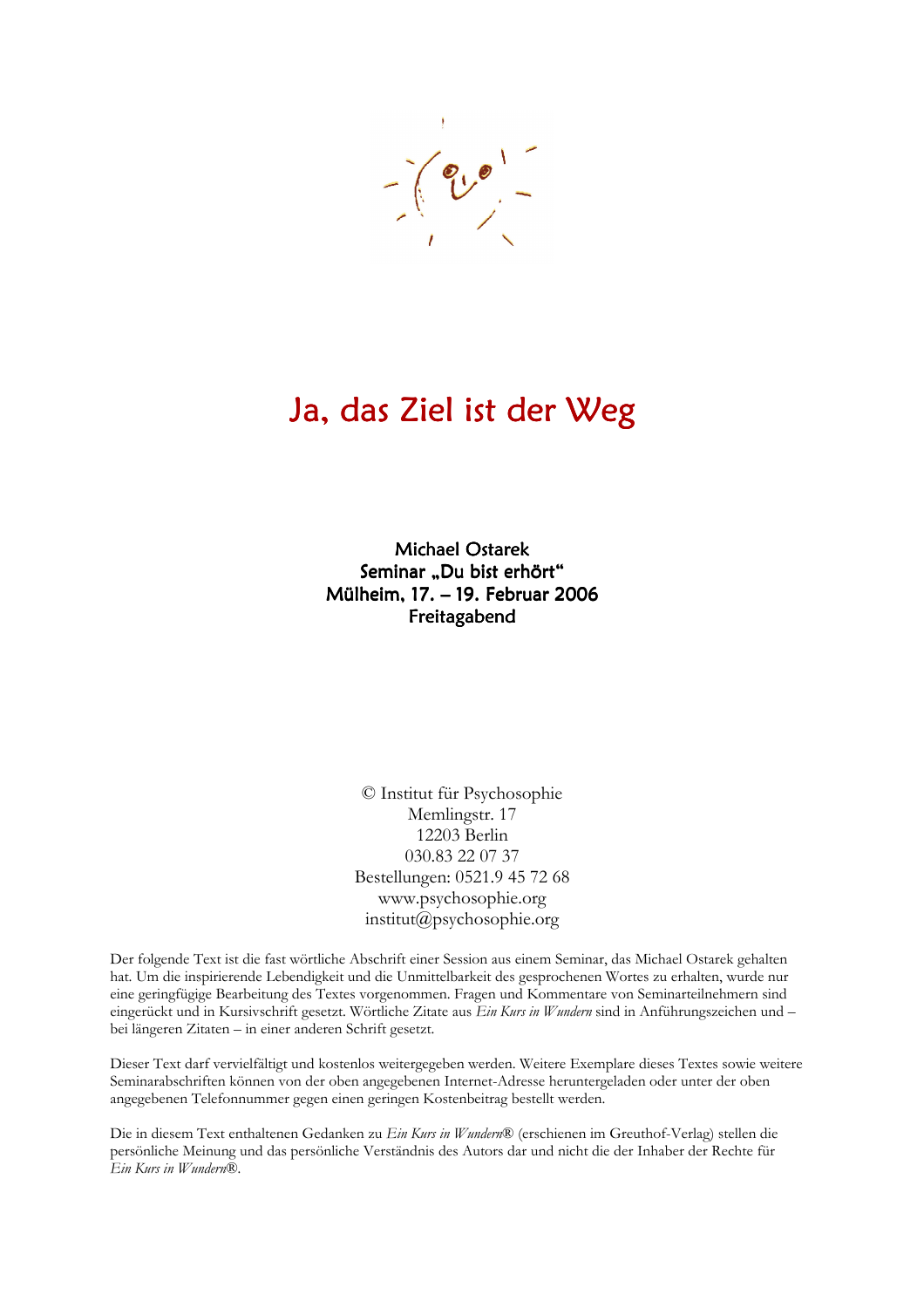## Ja, das Ziel ist der Weg

Ja, guten Abend!

Das Thema dieses Seminars heißt "Du bist erhört". Es gab eine Zeit, da war dein Ziel immer Rom und du hast immer wieder um einen anderen Weg gebeten. Das ist dieser Spruch "Alle Wege führen nach Rom". Du hattest immer dasselbe Ziel – ich nehme diesen Satz nur, denn das ist ein ganz geläufiger Satz, es gibt viele Wege, ja, aber sie führen alle nach Rom.

Es gab eine Zeit, da hast du um Wege gebeten, immer nur um Wege. Und bist immer erhört worden. Du wolltest immer noch einen anderen Weg gehen und noch einen anderen Weg und noch einen anderen Weg und noch einen anderen Weg. Ja, aber immer zum selben Ziel. Und es gibt einen Zeitpunkt, da bittest du nicht mehr um einen anderen Weg. Du denkst vielleicht immer noch in Wegen, aber in dir ist etwas passiert, das hat vielleicht nur einen Augenblick gedauert, einen einzigen Augenblick und dann hast du nach alter Gewohnheit wieder, wieder um einen Weg gebeten. Hast dich dann vielleicht für Buddhismus interessiert oder für Sufismus oder für Yoga oder für Fasten oder für Tantra oder für Astrologie oder für was weiß ich was.

Aber irgendwann bist du alle diese Wege gegangen, die natürlich immer das Ziel waren, natürlich ist der Weg immer das Ziel. Warum ist der Weg das Ziel? Weil du, während du den Weg gehst, das Ziel erreichen willst. Welches Ziel willst du erreichen? Das du jetzt bereits in deinem Geist hast, das du bereits im Geist hast. Du versuchst es nur auf verschiedenen Wegen zu erreichen, mit mehr Zeit, mit weniger Zeit, mit einem Partner oder mit gar keinem oder mit mehreren, mit Kindern oder ohne, mit Krankheit oder ohne, mit Geld oder ohne. Aber das Ziel hattest du nie in Frage gestellt, weil es immer hieß, dieses Ziel ist unumstößlich. Es enden alle Wege, ich sag' jetzt nicht in Rom, sondern im Tod.

Das Ziel hattest du nie in Frage gestellt. Du wolltest nur verschiedene Wege zum Tod gehen und hast den Weg zum Tod dein Leben genannt. Und hast verschiedene Leben gelebt in unterschiedlichen Kulturen. Warst in deinem Geist ... was hast du erschaffen? Wege, du hast Wege erdacht. Und es gibt einen Zeitpunkt, da stellst du tatsächlich - da wagst du es, das Ziel in Frage zu stellen, weil du dir sicher bist, irgendwo: "Ich bin schon so viele Wege gegangen, ich bin schon so viele gegangen." Und du weißt irgendwo, natürlich, du könntest noch mehr Wege gehen. Du könntest in deinem Geist die Wege verändern durch Technik zum Beispiel, dass du den Weg anders gestaltest, dass du nicht mehr den Weg mit Pferdekutschen reist, um ein ganz banales Beispiel zu nehmen im Bereich des Weges, dass du nicht mehr mit Pferdekutschen reist, sondern mit Autos fährst. Das ist ein Phänomen des Weges. Und warst in diesen Wegen natürlich sehr, sehr erfinderisch und dein ganzes Interesse galt immer dem Weg.

Und dann gibt es diesen Zeitpunkt, da macht es tatsächlich keinen Sinn mehr, noch einen Weg zu gehen. Das ist der Punkt, wo du die Frage nach dem Sinn deines Lebens stellst. Die bezieht sich auf deine Erfahrung, diese vielen Wege gegangen zu sein, und in dir hast du eine ganz tiefe Erfahrung, dass sie alle zum selben Ziel führen und geführt haben. Sodass die Faszination der Wege sozusagen erschöpft ist und dein Geist beginnt sich ..., denn du hast ja auch das Ziel immer wieder erreicht. Und das Ziel war immer dasselbe, du bist sozusagen immer in Rom gelandet oder bist immer gestorben, immer. Und hast es so oft versucht, dass du an den Punkt kommst und sagst: "Moment". Und formulierst aus der Tiefe deines innersten, ewigen Kerns heraus – du könntest auch sagen aus deiner Seele heraus – diesmal die Bitte um ein ewiges Ziel. Und dann sieht der Weg natürlich völlig anders aus als bisher. Es ist nicht so, dass du andere Wege gehst, es kommt diesmal kein anderer Weg dazu. Das ist der Unterschied. Es kommt kein anderer Weg dazu. Es ist etwas ganz anderes. Das Ziel hat sich verändert! Die Wege sind dir bekannt. Und du nutzt die Wege, die du gegangen bist, auf eine völlig andere Art, weil sich das Ziel verändert hat. Du hast sozusagen ... dieses Buch hier heißt Ein Kurs in Wundern. Und ein Kurs wird durch das Ziel definiert, das ist ganz klar.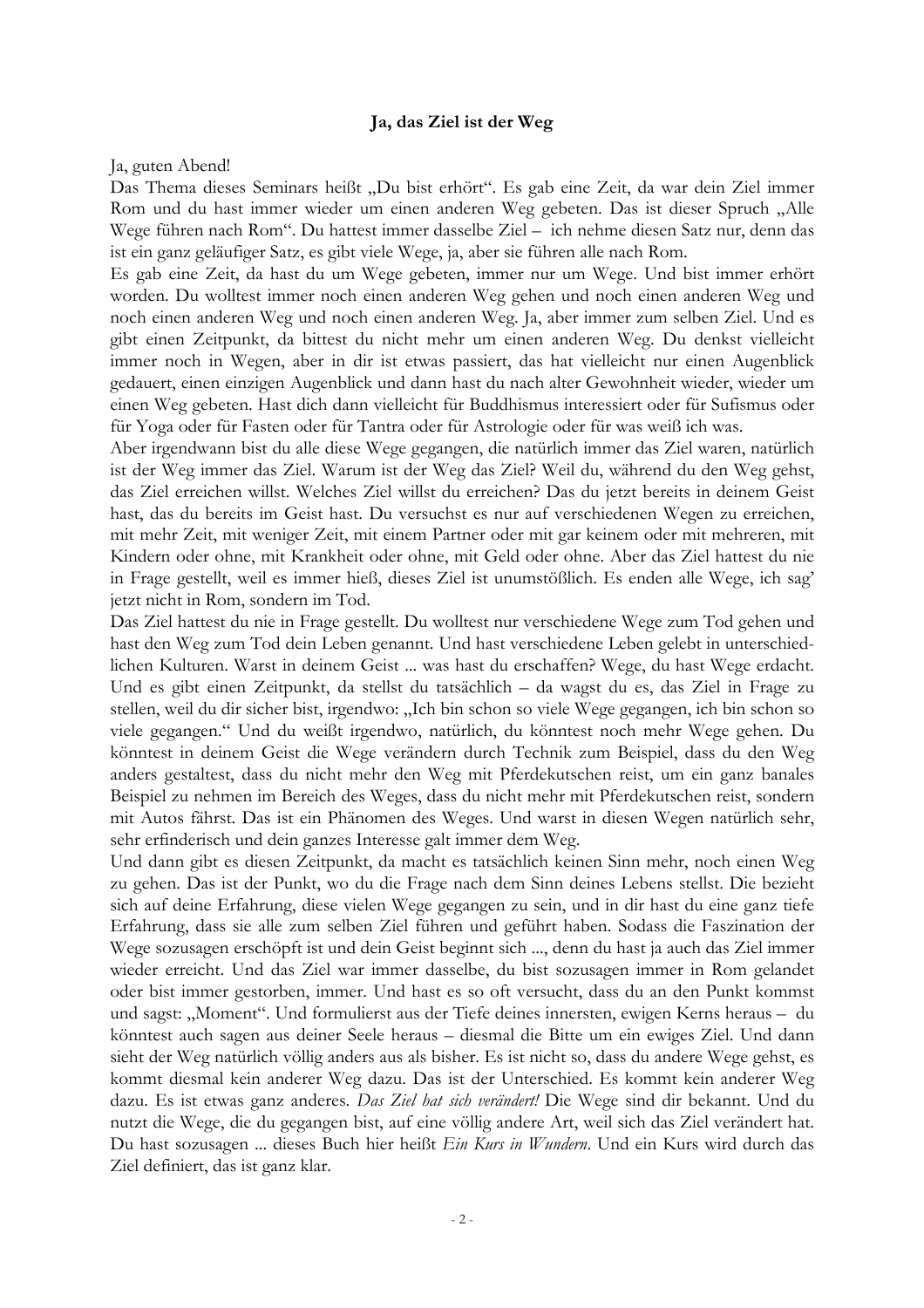Wenn dein Ziel der Tod ist, bist du auf Kurs zum Tod und guckst: "Welche Wege kann ich denn zum Tod gehen?" Das hat eine große Faszination für ein ewiges Wesen. Das ist die Faszination derer, die noch viele Wege gehen wollen. Und das kannst du erinnern, das kannst du auch in dir finden. Du kannst, wenn du einen Augenblick dich wieder erinnerst, dass dein Ziel, sozusagen dein eigentliches Ziel, das ist für dich verpflichtend. Wenn du alle Wege, die du gehen wolltest, gegangen bist, dann bleibt nur noch ein einziges Ziel. Es gibt sozusagen nur zwei Ziele. Du kannst es versuchen, zu sterben. Das hat eine Faszination. Und das auf ganz viele Arten und Weisen und du erfindest die Mittel. Die Mittel ergeben dann auch die verschiedenen Wege. Mit verschiedenen Mitteln machst du verschiedene Wege zum selben Ziel.

Ob du nach Rom über Neapel fährst oder über, über ... mit dem Flugzeug erst noch über New York kommst oder ob du da noch mit der Pferdekutsche kommst oder ob du mit dem Fahrrad fährst oder ob du alleine gehst oder mit einer Familie oder mit einer Pilgergruppe, mit einer Horde Räuber, mit Soldaten, mit was weiß ich was. Das sind sozusagen die verschiedenen Wege. Und du nutzt verschiedene Mittel, um diese verschiedenen Wege zu erreichen, aber sie sind immer dem Ziel untergeordnet, sie dienen immer, dieses Ziel zu erreichen.

Und dann gibt es diesen Moment im Leben jedes Wesens, wo sich die Frage nach dem Sinn des Lebens stellt. Und es ist zugleich, es ist eine ganz, ganz ehrliche Frage, die hat was mit dem Ziel zu tun. Das ist vollkommen klar. Diese Frage stellst du erst dann, wenn das Ziel für dich nicht mehr unumstößlich feststeht, sondern wenn du in dir wieder ein Bedürfnis, eine Sehnsucht, einen Hunger, eine Liebe, eine Hingabe entdeckst. Und dann fängst du vielleicht wieder einen Weg an, merkst aber schneller als vorher, dass es gar nicht dieser Weg ist, den du gehen willst. Dann probierst du vielleicht ganz schnell noch eins aus - ob du das auf der Ebene von Beziehungen machst, dass du ganz viele Beziehungen ausprobierst oder ganz viele Berufe oder ganz viele spirituelle Wege. Und nebenbei noch italienisch Kochen lernst und Nordic Walking machst und was weiß ich was alles und zum Berg Kailash fährst oder egal was. Du wirst vielleicht noch mal ganz dicht oder ganz schnell wie in einem "spirituellen Marathon" alles Mögliche ausprobieren. Und noch Alternativmedizin und Reiki und ... und guckst, ob dein Kind eins von diesen Indigo-Kindern ist. Und was weiß ich, was dir da noch alles einfällt ...

Aber mit einer inneren Gewissheit, die dir durchaus einiges an Unbehagen bereiten kann, weil du innerlich merkst: "Mensch, irgendwo komme ich in einen Stress. Ich find' das nicht, ich find' das eigentlich nicht, was ich da ..., was ich da suche. Es muss doch aber noch einen Weg geben." Aber zugleich bist du, wenn dir wieder ein Weg angeboten wird, auch irgendwo genervt sogar und ärgerlich und sagst: "Ne, eigentlich nicht noch mal einen." Eigentlich ist in dir ein tiefes Bedürfnis nach Frieden und nach Ruhe und nach Gewissheit. Es scheint dir nur was ganz Unerhörtes zu sein, ausgerechnet dieses Ziel, das bei all den verschiedenen Wegen die einzige Konstante war, bei all den verschiedenen Erfahrungen, die du gemacht hast, ob allein oder in der Gemeinschaft, ob mit vielen Kindern oder gar keinen, ob dein Kind schon als kleines Kind gestorben ist oder deine Eltern ganz alt geworden sind und so weiter – die einzige Konstante war immer dieses Ziel. Und ausgerechnet diese Konstante, die stellst du in Frage.

Aber es ist genau diese Konstante. Diese Konstante stellst du in Frage. "Du überwindest den Tod" ist eine Formulierung dafür. Das heißt, du änderst tatsächlich das Ziel und in dem Moment bist du nicht mehr von dieser Welt. In dem Moment stellst du dich abseits der Welt. In dem Moment sind alle anderen Wege für dich auf einmal gleich. Sie sind für dich auf einmal alle gleich, denn sie führen alle zum selben Ziel. Denn du hast das Ziel verändert und weißt genau: "Moment, das kann ich doch aber gar nicht alleine verändern." Und das ist genau der Punkt. Das Ziel zu sterben, das hast du tatsächlich allein gemacht. Das hast du allein gemacht. Das war dein Experiment. Das war dein Versuch. Das war deine - je weniger du urteilst, umso drastischer kannst du es formulieren - das war deine Sache wider das Ewige Leben. Da warst du der Widersacher. Das war dein Widerwille gegen das Leben. Das war dein Konflikt mit Gott. Das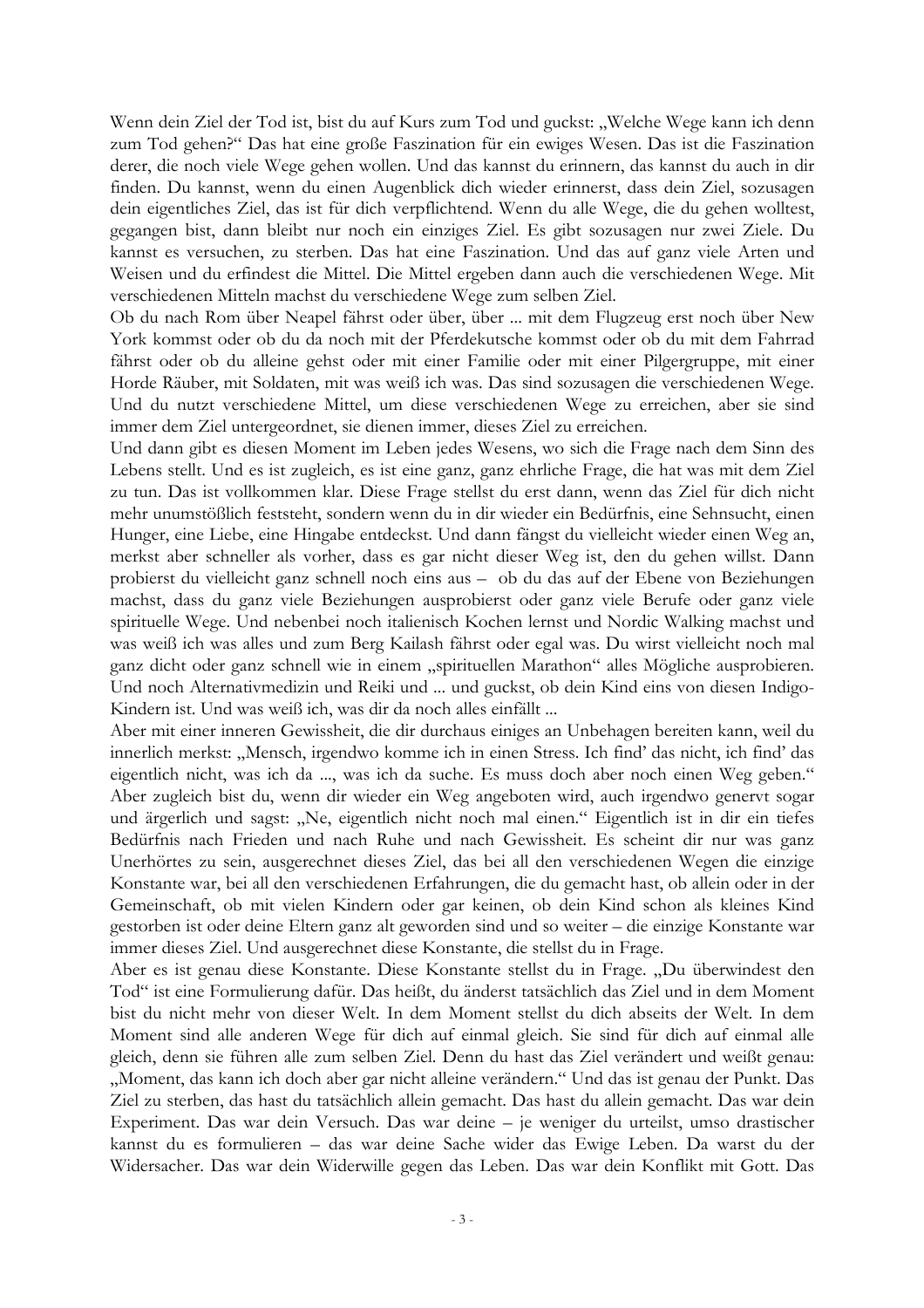war dein ... da hast du dir sozusagen ... da warst du nicht mehr im Himmel, sondern in der Hölle. Und die Hölle ist der Ort, in der es auch schön ist. Das ist die Hölle. Die Hölle ist, wenn es nicht mehr nur schön ist. Da hat's auch ausgeschaut wie Leben. Ja, das ist in der Hölle so. Da hast du auch geliebt. Ja, natürlich ist das in der Hölle so. Eine absolute Hölle konntest du ja nicht machen, denn in dir war immer noch der Funke des Lebens, des Ewigen Lebens. Du warst immer noch das Licht der Welt, auch wenn du dieses Licht bis auf einen winzigen Funken reduziert hast und sozusagen in deinem Herzen bewahrt hast. Aber du hast es nicht zur Welt gebracht. Du warst sozusagen dein Leben lang schwanger, hast es aber nicht geboren. Du hast es verteidigt, hast es bewahrt, hast es beschützt vor allem Möglichen. Hast es immer unter den Hocker gestellt, aber hast es nicht leuchten lassen, denn in dem Moment, wo dieses Licht leuchtet, verändert sich dein Ziel. Denn dieses Licht korrespondiert oder kommuniziert mit dem Ziel, also mit dem Ort, von dem du sozusagen weggegangen bist, um andere Wege zu gehen, zu einem anderen Ziel. Zu einem einzigen anderen Ziel mit vielen, vielen, vielen, vielen anderen Wegen, und hast eine Welt gemacht, um andere Wege zu gehen, immer zum selben Ziel – als Indianer, als Weißer, als Mörder, als Soldat, als Gefolterter, als Hexe, als Hexenverbrenner, als Chirurg, als Patient, als Priester, als was weiß ich was.

Deine ganze Schöpferkraft hast du nur dazu eingesetzt, Wege zu diesem Ziel zu machen und die entsprechenden Weggefährten, die dich da begleiten, und die entsprechenden Phänomene wie Sonne, Mond und Sterne und Wasser und Erde und Mikro- und Makrokosmos. Du, ein ewiges Wesen, hast diese kleine Schöpfung gemacht, die, wenn du dich mit einem Menschen identifizierst für dich gigantisch groß ist. So groß, dass du nicht mal auf der Erde dich ganz frei bewegen kannst, sondern dass es mühsam ist, von hier nach Berlin zu kommen oder von Berlin hierher, geschweige denn zum Mond oder ... Du hast dich einfach total reduziert, weil dein Hauptmerkmal war, dieses eine Ziel zu erreichen, zu sterben. Was sehr viel Mühe erfordert für ein ewiges Wesen, dass es sich diese Erfahrung einigermaßen machen kann, sodass das einigermaßen eine Wirklichkeit für dich haben kann. Es ist sehr, sehr anstrengend für ein ewiges Wesen, in die Erfahrung zu kommen, einen Hauch von der Erfahrung zu bekommen, nicht mehr zu leben. Aber das musst du ja erleben, sonst ist es ja keine Erfahrung!

Du brauchst ja während des Lebens, also während ... der Weg ist immer das Ziel. Das ist ein Satz, der stimmt. Wenn das Ziel der Tod ist, dann ist der Weg zu sterben, ist doch völlig klar. Wie oft hast du diesen Satz schon gehört: "Der Weg ist das Ziel." Er stimmt. Also ist es so, dass wenn du das Ziel änderst, dann beginnst du zu leben, denn der Weg ist das Ziel. Und das Ziel ist der Weg. Der Weg ist sozusagen die Erfahrung des Zieles. Im Gehen des Weges erfährst du bereits das Ziel. Und wenn dein Ziel der Tod ist, dann musst du diesen Tod ja erfahren können. Und je wichtiger dir dieser Tod war, umso mehr hast du versucht, in die Erfahrung dieses Ziels zu kommen. Wie? In dem du schwer krank wirst, möglichst so krank, dass du während des Lebens schon ganz nah am Tod bist, damit du Tod erleben kannst, oder sehr traurig oder sehr verzweifelt oder sehr einsam oder was weiß ich was alles. Oder dass um dich herum ganz viel Tod war, wie in den Generationen, die den Krieg erlebt haben. Und du kannst sehen, wie groß die Faszination des Todes jetzt wieder ist, in dem das immer näher rückt in seiner Erfahrbarkeit. Der Weg ist das Ziel.

Du bist ganz viele Wege dahin gegangen, nicht nur in dieser Inkarnation. Du hast ein reiches Erfahrungsrepertoire. Wenn du die Augen schließt, dann kannst du dich an das alles erinnern. Du kannst mitfühlen mit verfolgten Völkern. Also mit denjenigen, die in ihrer Lebenszeit diese Todeserfahrung schon ganz nah gemacht haben dadurch, dass die Gewalt in ihrer allernächsten Nähe war, dass Bomben und Granaten gefallen sind oder mordende Nachbarvölker ihr Unwesen da getrieben haben oder auf alle verschiedenen Arten.

Aber es gibt immer mehr Wesen, die beten tatsächlich ein Gebet und können es noch gar nicht fassen, dass sie dieses Gebet tatsächlich so gemeint haben. Die Bitte, dass das Ziel von Gott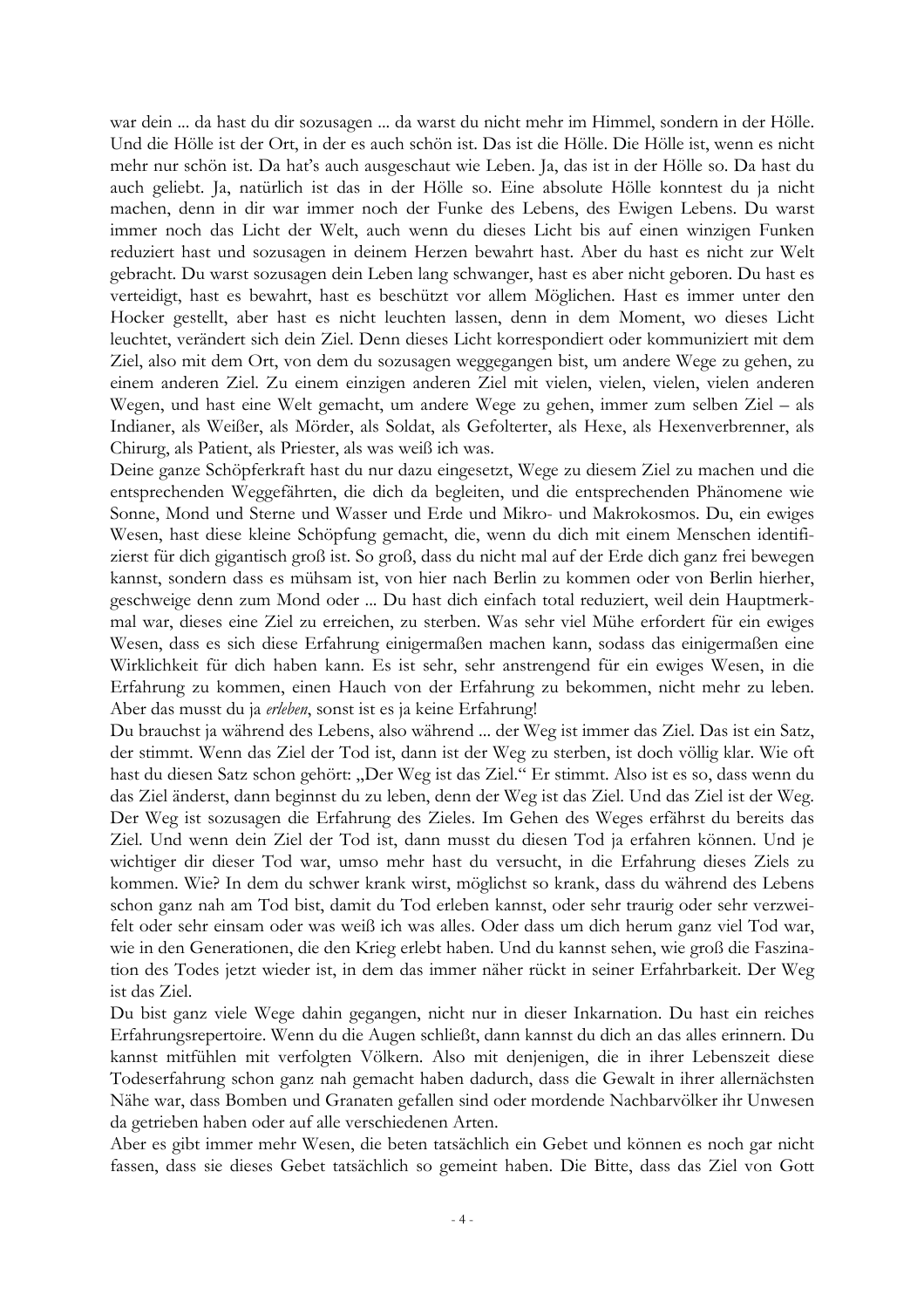selbst wieder verändert wird. Und Gott wird das Ziel ändern. Er sagt das, was der Kurs in Wundern sagt ... Wenn du den Kurs in Wundern aufschlägst, wenn du den machst, da ist kein Ende. Der Kurs in Wundern ist ein Beginn. Die Wege, die du bisher gegangen bist, deren Ziel war immer ein Ende. Also die Qualität des Zieles oder die Zielbeschreibung, die Definition des Zieles war immer: Der Weg endet am Ziel. Während du irgendwann an den Punkt kommst, wo dir durch alle möglichen Erfahrungen und Gebete und Einweihungen und Rituale und was weiß ich was, dir immer mehr dämmert, dass du ein ewiges Wesen bist. Du sagst am Anfang vielleicht noch: "Ich babe eine ewige Seele." Dann gehst du den Weg weiter und liest was und erfährst was von Einssein. Und allmählich dämmert dir es: "Moment, dann stimmt es ja gar nicht, dass ich eine Seele habe, sondern, wenn es um Einssein geht, dann muss ich ja diese Seele sein. Und wenn das ewig ist, dann muss ich ja jetzt diese Seele bereits sein. Dann muss ich ja jetzt bereits Eins mit dieser Seele sein."

Diese und ähnliche Gedanken führen dazu, dass du dein Gebet mehr oder weniger bewusst, vielleicht mit Worten, vielleicht aber auch nur mit dem, was du Gefühl nennst oder aus deinem Herzen heraus nennst oder aus deiner Seele heraus nennst ... beginnst du Gebete zu formulieren, die tatsächlich die Antwort auf, nehmen wir mal den Begriff Ebene, auf diese Ebene bringen.

Und natürlich kommst du dann mit deinen bisherigen Wegen und deinen bisherigen Erfahrungen insofern nicht mehr klar, weil sie jetzt nicht mehr als Erfahrungen relevant sind, weil das Ziel ein anderes ist. Du gehst nicht mehr noch einen Weg zum selben Ziel. Und das kann dich ganz schön irritieren. Das kann einiges an Unbehagen oder an Verzweiflung oder an Angst, je nachdem, wie du die formulierst: "Werde ich jetzt verrückt?" oder "Heb' ich jetzt total ab?" oder "Das kann doch nicht sein!" oder "Ich kann doch noch gar nicht so weit sein!" ... Aber in dir hat dieses Licht begonnen zu leuchten. Du hast es auch schon mal gesehen. Und in dir ist diese bedingungslose Liebe, die nur eine Ausstrahlung dieses Zieles ist, bereits begonnen, wirksam zu werden. Wie hast du das erreicht? Durch deine Sehnsucht nach bedingungsloser Liebe. Du wusstest nur nicht, dass du dadurch tatsächlich das Ziel veränderst. Du hast das Ziel dadurch verändert, denn im Tod ist keine bedingungslose Liebe, denn der Tod ist eine Bedingung. Der Tod stellt sich dem ewigen Leben als Bedingung in den Weg sozusagen. Und dadurch gehst du einen Weg in die Bedingung hinein. Und das hast du ganz oft getan, ganz, ganz oft, natürlich. Und jetzt erwacht diese Sehnsucht nach bedingungsloser Liebe vom Äußeren her aus allen möglichen Gründen heraus, weil du eine schwere Kindheit hattest, weil du viele Partner erlebt hast oder weil deine Partnerschaften das getan haben, was du nennst "scheitern", sodass diese Sehnsucht an sich dadurch umso mehr angeregt wurde.

Jetzt hast du mehr oder weniger, ich nehme jetzt mal den Begriff instinktiv, von diesem Ziel aus her hast du das selbst in Gang gesetzt, weil du dein Ziel erreichen willst. Wenn du suchst, willst du finden. Wenn du bittest, wird dir gegeben. Das ist so. Du wusstest nur nicht das Ausmaß der Erfüllung dieser Bitte. Aber es fängt immer mehr an in dir zu dämmern, dass es tatsächlich ..., dass du einen anderen Kurs eingeschlagen hast auf ein anderes Ziel, dass du das Ziel tatsächlich verändert hast, mit Gott. Das ist eine der ersten Erfahrungen des Einsseins mit Gott. Davor warst du in deiner Erfahrung nicht Eins mit Gott, denn an dem Ziel erreichst du Gott nicht. Wenn du stirbst, erreichst du Gott nicht. Das war ja der Weg weg von Gott.

Aber wenn du dieses Ziel, die bedingungslose Liebe, das Licht, wirkliches Mitgefühl erreichen willst, dann ist in dem Moment ... findet sozusagen dein Einssein, deine Vereinigung mit Gott von dir aus gesehen in deinem Gewahrsein wieder statt. Ob du dir dessen bewusst bist oder nicht, du wirst dir nur immer mehr dessen gewahr, dass diese Sehnsucht immer mehr in dir wächst und du, wenn dir Wege angeboten werden, du natürlich schaust, ob das vielleicht der Weg ist, und irgendwo merkst du, das kann er eigentlich nicht sein. Und das hat damit was zu tun, weil du auch wieder mehr oder weniger bewusst erkennst, er führt ja nicht zu dem Ziel. Er sagt zwar, dass er zu dem Ziel führt, aber irgendwo bist du dir bewusst: "Ne, das kann nicht sein."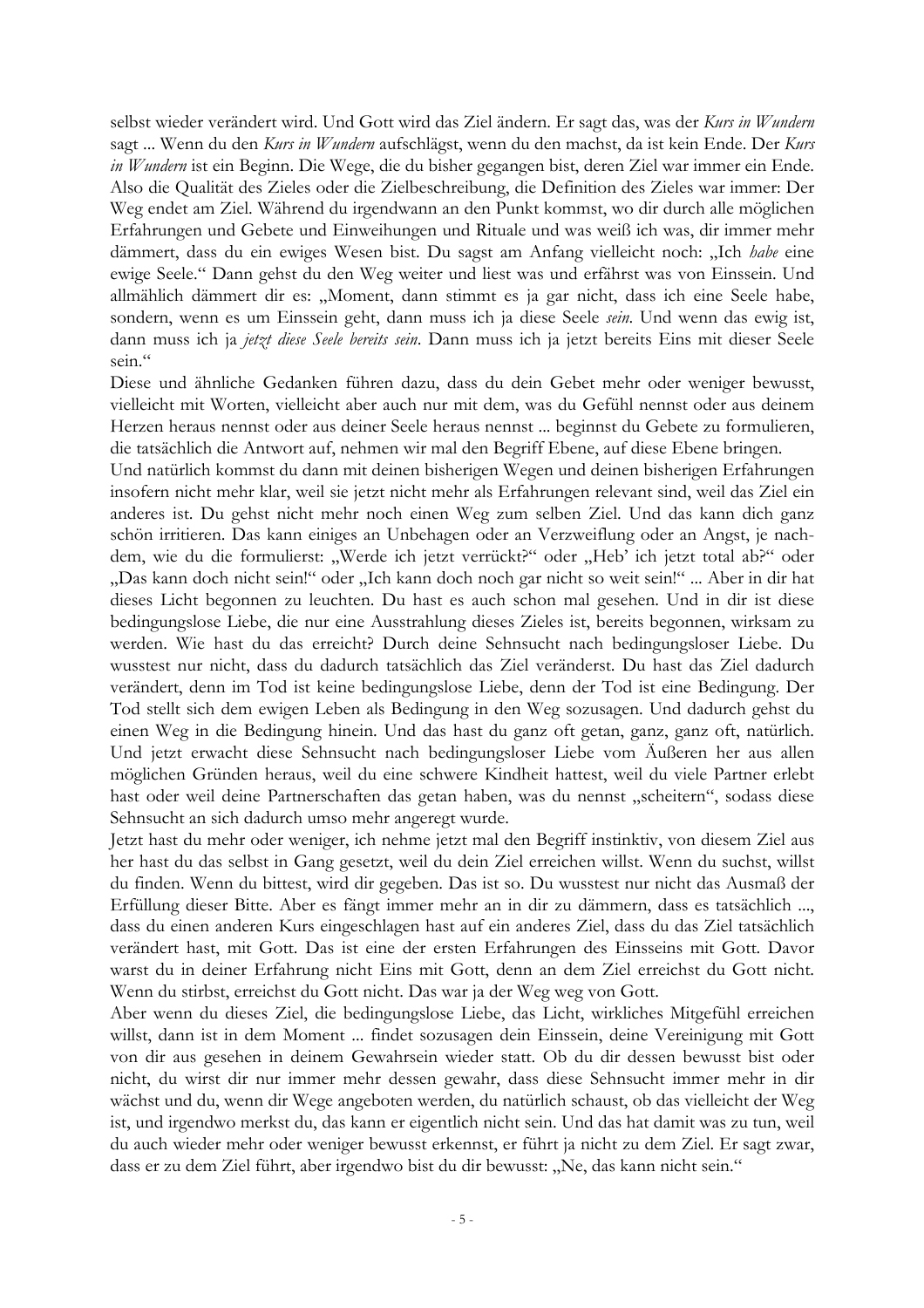Warum nicht? Warum nicht? Weil du, um ein Ziel zu erreichen, die Mittel brauchst, die dem Ziel entsprechen, damit du das Ziel erreichen kannst. Die Mittel müssen stimmig sein mit dem Ziel. Sie dürfen dem Ziel nicht widersprechen. Und um ein Ziel erreichen zu können, darfst du nicht von ihm weggehen, sondern du musst zu ihm hingehen. Das scheint ganz klar zu sein, wenn ich das so sage, aber wie gesagt, wenn du in der Tiefe deines menschlichen Seins geglaubt hast, und nicht nur geglaubt hast, sondern erlebt hast, auf allen Ebenen, auf der Gefühlsebene, auf der Ebene der Außenwahrnehmung, bei anderen, auf der Ebene in ganz nahen Beziehungen, bis dahin, dass du selbst das erlebt hast, wie sicher der Tod ist, bis dahin, dass du geglaubt hast, dass du, um zu Gott zu kommen, sterben musst, brauchst du genau an dem Punkt die Korrektur, wo dir gesagt wird: "Moment, um ein Ziel zu erreichen, darfst du nicht von ihm weggehen." Das ist die Korrektur.

Wenn du sagst: "Um ins ewige Leben zu kommen, muss ich erst sterben", muss dir gesagt werden: "Moment, das ist vom Ziel weggehen." Da brauchst du eine Korrektur, eine Kursänderung.

Je mehr du überzeugt warst, dass du dieses Ziel aber gar nicht ändern kannst, umso mehr hast du sozusagen dann einen Trick versucht, indem du hinter dieses Ziel das eigentliche Ziel gesetzt hast. Du hast es dahinter gesetzt, damit du in derselben Richtung bleiben kannst, damit du dieses Ziel nicht aufgeben brauchst. Um ein Ziel zu erreichen, müssen die Mittel aber stimmig sein, und das Ziel selbst muss auf diesem Weg erreichbar sein. Da es nur zwei Ziele gibt, Ewiges Leben oder den Tod, kannst du die nicht miteinander vereinen.

Was haben wir getan? Was war die Absicht verschiedener Wege? Es zu ver-suchen, ob ich es nicht doch vereinen kann, ob es auf diesem Weg vielleicht geht. Oder ob es auf diesem Weg geht oder auf diesem oder auf diesem. Und wie gesagt, du hast einen reichen Erfahrungsschatz. Und wenn du ganz still wirst und ganz ehrlich, ganz, ganz ehrlich zu dir selbst, dann kannst du feststellen, ob du auf diese Art dieses Ziel tatsächlich so für dich erreicht hast, dass du gewiss bist, es erreicht zu haben. Wenn das Ziel Ewiges Leben ist, musst du jetzt in der Erfahrung sein, denn nur dann hast du das Ziel erreicht. Das Ziel hast du erreicht, wenn du in der Erfahrung bist, wenn du erlebst, dass sich diese Erfahrung ausdehnt.

Da dieser Körper nicht ewig ist, kann es also keine Rolle spielen, ob dieser Körper lebt oder tot ist. Ein begrenzter Körper kann dich nicht von einem unbegrenzten Ziel trennen, denn ein unbegrenztes Ziel ist sozusagen transzendent. Es ist überall da. Es kann also nicht der Bedingung unterliegen, obein Körper lebendig ist oder nicht. Eine Begrenzung kann dem, was unbegrenzt ist, nicht sagen, ob es jetzt da ist oder nicht. Also hat der Tod deines Körpers mit dem Erreichen des Ziels überhaupt nichts zu tun!

Also ist das Ziel etwas, das du in deinem Geist erreichst, und den Körper kannst du nur als Lernmittel nehmen. Der Körper ist aber nicht derjenige, der das lernt. Der Körper ist nicht derjenige, der ankommt oder nicht. Wenn du aber das Ziel davon abhängig machst, was mit dem Körper ist, nützt es dir auch nichts zu sagen: "Ja, ich werde nicht sterben, es ist nur der Körper." Moment, du erlegst dem Körper aber auf ... du erlegst dem Ziel auf - und das Ziel ist ein ewiges Ziel –, dass ein begrenzter Körper erst sterben muss, und dadurch hast du keine Ahnung mehr, was das Ziel ist. Du verlierst dein Ziel buchstäblich aus deinem Gewahrsein. Du beginnst dein Ziel umzuformulieren, sodass das gar nicht mehr das Ziel ist. Dadurch bist du in deinem Geist überhaupt nicht mehr in der Erfahrung des Ziels. Du machst ein völlig neues Ziel und verlierst dein eigentliches Ziel vor lauter Körper - "Was ist mit dem Körper, was muss mit dem sein ...?" - völlig aus den Augen, denn das Ziel ist ja unbegrenzt.

Es muss also möglich sein, dass du es jetzt bereits erreichst. Es muss möglich sein, dass es jetzt bereits in deiner Erfahrung ist. Das ist es, wo der Kurs in Wundern sagt: Gott ist! – in diesem Stuhl, in dieser Pflanze, in dieser Wand und auch dazwischen. Er ist überall. Er ist in dir. Überall, dieses Ziel ist bereits da. Es ist transzendent, es leuchtet bereits durch. Dazu muss es aber in deinem Geist ... in deinem Geist, in dem du Ziele siehst, du siehst in deinem Geist ja Ziele, leuchtet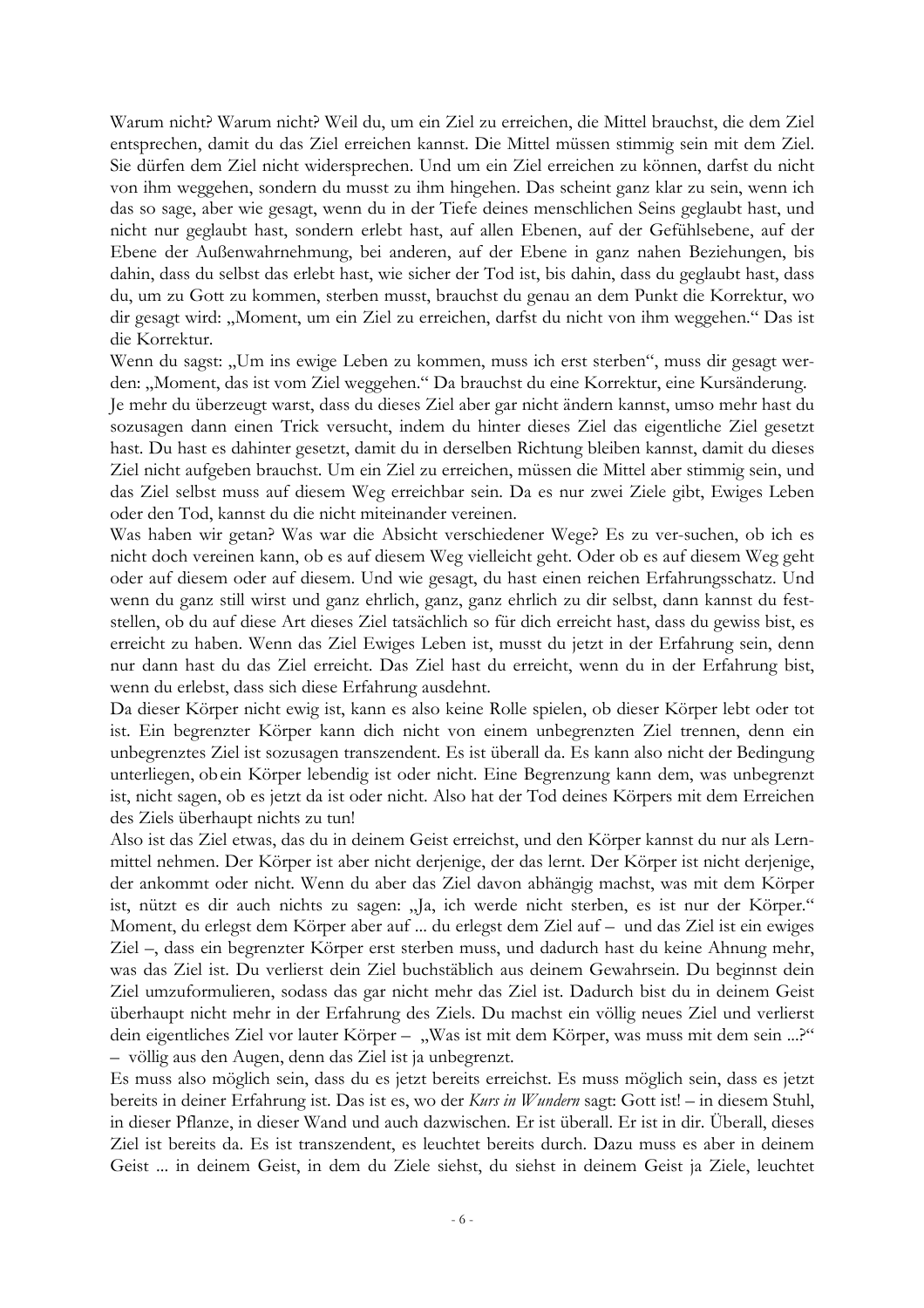dieses Ziel, leuchtet es bereits durch alles durch, durch die lebendigen und die toten Körper, durch die Reichen und durch die Armen, durch die Terroristen und durch die Frommen, durch die Steinzeit und durch die PCs, durch die Männer und durch die Frauen, durch die Guten und durch die Bösen. Ist es bereits erfahrbar, dieses Ziel? Hast du dich von allen Bedingungen befreit oder erlöst, die du dir in den Weg gestellt hast, damit du permanent von diesem Ziel weggehen kannst zu irgendwelchen begrenzten Zielen hin, wo du dann glaubst: "Wenn ich das begrenzte Ziel erreicht habe und dieses begrenzte Ziel stirbt, dann bin ich ..." - und warst wieder nicht da, weil du in deinem Geist nur die Begrenzung gesehen hast und die Begrenzung zerstört hast. In diesem Ziel findet aber Zerstörung nicht mehr statt, das ist der Unterschied. In diesem Ziel ist Zerstörung völlig unbekannt, auch die Zerstörung von Körpern, weil die Idee der Zerstörung überhaupt nicht relevant ist. Du beziehst die Idee der Zerstörung auf nichts, weil sie nicht in deinem Geist ist. Sie spielt keine Rolle. Du projizierst sie auch nicht auf einen Körper, weil du so in deinem Geist - so Eins bist mit dem Ziel, in dem Leben sich nur ewig ausdehnt, ohne dass irgendeine Begrenzung sich diesem Leben erfolgreich erst mal in den Weg stellen kann und dann erfolgreich zerstört werden muss.

Du musst anderen Geistes werden, nämlich in deinem Geist wieder stimmig mit dem Ziel, authentisch mit dem Ziel. Und dafür brauchst du Hilfsideen, unterstützende Ideen. Womit wir bei der Alternative zu Zerstörung, also zu sterben, wären. Sterben ist ja die Zerstörung dieses Körpers, egal dass du dann wieder etwas anderes daraus machst, aber was du dann wieder daraus machst, zerstörst du ja auch wieder. Und dann machst du wieder etwas daraus und das zerstörst du auch wieder. Sodass du an sich nur in einem Zerstörungsprozess bist.

Die Alternatividee, die den Geist des Ziels bereits repräsentiert, ist Erlösung, ist Transformation, ist Transzendenz, ist Auferstehung. Sodass du siehst, dass auch da der Weg das Ziel ist. Das Ziel ist ewiges Leben. Der Weg, also die Erfahrung, ist erlösend, im Gegensatz zu sterbend. Das ist eine völlig andere Erfahrung, wenn du erlaubst, den Begriff Erlösung nicht mehr mit dem Geist des alten Zieles zu verstehen, sondern wenn du ein inneres Einverständnis gibst, dass du auf diesem Weg immer anderen Geistes sein musst, immer desselben Geistes, wie dieses andere Ziel ist. Du brauchst also immer den Geist dieses Zieles. Das wäre die Idee: "Du musst heiligen Geistes werden." Oder anstatt heilig kannst du auch sagen bedingungslos liebevoll, dass es also keine Bedingung gibt, mit der erst noch irgendetwas passieren muss.

Da kannst du jetzt sagen: "Ja, aber bei Erlösung muss doch auch erst noch was passieren." Moment, lass dir diesen Begriff mit dem Geist nahe bringen, der aus dem neuen Ziel kommt, aus dem Ziel Ewiges Leben. Damit du ihn nicht mit deinem bisherigen konzeptionellen, auf Tod gepolten Geist, der völlig anders denkt, versuchst zu verstehen. Sonst wirst du nur ein Schriftgelehrter, ohne dass du von dem Geist erfüllt bist, der aus dieser Schrift, aus dieser sozusagen tatsächlich Heiligen Schrift kommt.

Das heißt, es geht tatsächlich um jeweiliges Einssein. Du bist entweder eins mit dem Tod und dem Weg zum Tod und dem Geist, diesem dualen Geist, diesem gespaltenen Geist, diesem sterben wollenden Geist, der natürlich Krankheit akzeptiert. Der sich sogar daran bindet. Der den Tod akzeptiert und sich dran bindet. Der den Schmerz akzeptiert und sich dran bindet. Oder du bist Eins mit dem Geist des Ewigen Lebens. Jetzt findest du noch deine alten Ideen und deine alten Wege. Und dieser Geist sagt dir: "Ja, du hast dich dran gebunden und jetzt erlöst du dich vom Tod, vom Schmerz, vom Leid, von der Trauer." Du akzeptierst es nicht mehr in dem Sinn wie früher, dass du dich weiter dran bindest, sondern du akzeptierst nur noch, dass du dich bisher dran gebunden hattest. Und du hast auch die entsprechenden Erfahrungen gemacht. Du brauchst sie gar nicht mehr beurteilen, ob sie gut waren oder böse oder richtig oder falsch, denn du willst dich ... dieses Urteil würde nur bezeugen, dass du dich weiter dran binden willst. Sondern *anstatt* sie zu beurteilen, lässt du Vergebung drauf ruhen, als Alternative zum Urteil, und erlöst dich, als Alternative zum Sich-dran-Binden. Sodass du tatsächlich Eins wirst in deinem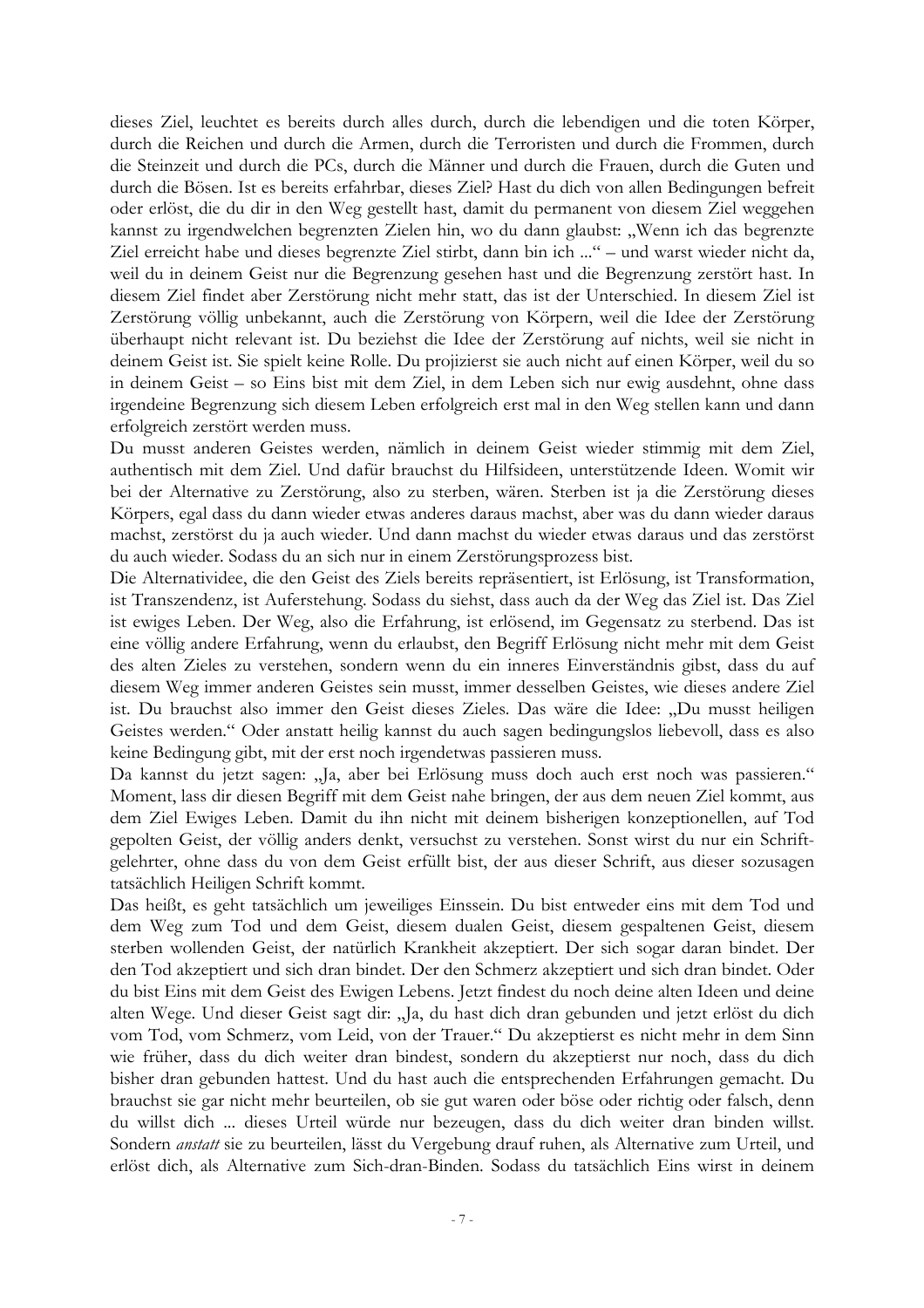Geist, in deinem Gefühl, mit dem Weg, mit dem Ziel, mit dem, den das Ziel repräsentiert, ein ewiger, dich bedingungslos liebender Gott. Der auch nicht die Bedingung stellt: "Du musst erst sterben." Wozu? Das wäre eine Bedingung. Du musst sozusagen ganz stimmig werden. Das ist völlig authentisch. Weg und Ziel und Mittel sind immer stimmig, und du bist immer Eins damit und du hast auch immer die entsprechenden Weggefährten. Entweder du bist mit denen in dem einen Namen versammelt, das sind deine Weggefährten, oder mit denen in dem Einen Namen, das sind deine Weggefährten oder deine Brüder oder deine Geschwister, was weiß ich, wie immer du sie nennst - die, die dir nachfolgen. So wie du nachfolgst.

Das ist immer ein ganzheitliches Geschehen. Und wenn es ganzheitlich ist, bist du auch nicht im Konflikt. Beziehungsweise wenn der Tod dein Ziel ist, bist du natürlich prinzipiell im Konflikt mit deiner Wirklichkeit, aber dieser Konflikt ist dir viele, viele Jahre, Jahrzehnte, viele, viele Inkarnationen gar nicht bewusst. Und wenn er dir bewusst wird, sagst du, er gehört dazu, weil dir bewusst ist, dass er dazu gehört. Und formulierst sogar die entsprechenden Philosophien und Psychologien, wo du ganz bewusst diesen Konflikt akzeptierst, ihn bearbeitest, ihn in Beziehung setzt und auch sagst, er gehört zur Beziehung dazu. Und schaust nur, dass du den Konflikt auf eine bestimmte Art und Weise erträglich machst. Und innerhalb des Konfliktes gibt es immer welche, die diesen Konflikt maximieren, ist vollkommen klar, die Terroristen, die Kämpfer, die Mörder, die Vergewaltiger und so weiter. Das ist die Realität dieses Weges.

Und irgendwann maximiert sich in dir dieser Konflikt, weil er mit deinem Ziel, das du mehr oder weniger bewusst schon erlebt hast, absolut unvereinbar ist. Dann versuchst du ihn wieder zu vereinbaren. Versuchst irgendwo eine Gestalttherapie oder was weiß ich was, irgendwelche gruppendynamischen Übungen und machst sie auch und erlebst auch diese Faszination, erlebst auch einen momentanen Befreiungsmoment, aber im nächsten Moment kann es sein, dass es schlimmer ist als je zuvor. Und es kann sogar sein, dass du eigentlich ... dass du dich fragst: "Ja, das ist doch komisch. Jetzt habe ich einen so liebevollen Partner und meine Kinder sind auch toll und ich hab' keine finanzielle Not. Wir haben ein schönes Häuschen. Ich hatte sogar eine behütete Kindheit. Ich weiß gar nicht, was mit mir los ist. In mir tobt ein Konflikt." Ja natürlich. Je mehr dein Ziel und je häufiger du diese Momente bedingungsloser Liebe hattest, ganz in der Stille deines Seins, umso mehr wird dir die Unvereinbarkeit von Konflikt und bedingungsloser Liebe oder von Tod und Ewigem Leben oder von Angst und Liebe bewusst. Und da brauchst du Hilfe. Und diese Hilfe bietet tatsächlich der Kurs in Wundern an. Dafür ist er gedacht, denn nachdem du ja offensichtlich immer zu Mitteln greifst, zu Büchern, zu Therapeuten, zu Therapien, zu Religionen, zu Ritualen, zu was weiß ich was, weil das hier eine Erfahrung der Mittel ist - warum hast du Socken an; das ist ein Mittel; das ist eine Erfahrung der Mittel - brauchst du jetzt tatsächlich Mittel, und zwar auf allen Ebenen, in denen du Mittel benutzt hast, damit dein Weg für dich nicht zu einer Qual wird, sondern tatsächlich wieder stimmig wird.

Nachdem das bisherige Ziel ausschließlich durch Beurteilung erreicht wurde ... du hast ein Mittel bekommen, hast es genommen, hast es verglichen mit einem anderen, hast es beurteilt: "Mach ich lieber eine Gestalttherapie oder mach ich lieber eine Gesprächstherapie nach Carl Rogers oder mach ich lieber TZI oder geh ich mal zu einem Schamanen, mach ich das ..." – und wie hast du herausgefunden, ob du den Weg gehst oder den? Indem du beurteilt hast, so wie ob du dir, was weiß ich, Salami kaufst oder Käse, ob du leben willst, ob du später sterben willst oder gleich. Wenn du krank wirst, war immer die Frage: "Geh ich zum Arzt? Nehme ich Medikamente? Oder ...?" An sich hast du dir diese Frage jeden Tag gestellt: "Esse ich? Überlebe ich noch mal den Tod oder nicht?" Diese Frage "Sein oder Nichtsein", das ist tatsächlich, in diesem Weg ist das deine Frage. Und das ist dein Konflikt: "Lebe ich oder sterbe ich?"

Und die Mittel dazu hast du auf sämtlichen Ebenen in der Kunst, in der Naturwissenschaft, in der Religion, in den Beziehungen. Die waren immer stimmig, auch wenn sie sehr verschieden ausgesehen haben. Aber sie waren immer stimmig. Sie können so extrem verschieden aussehen,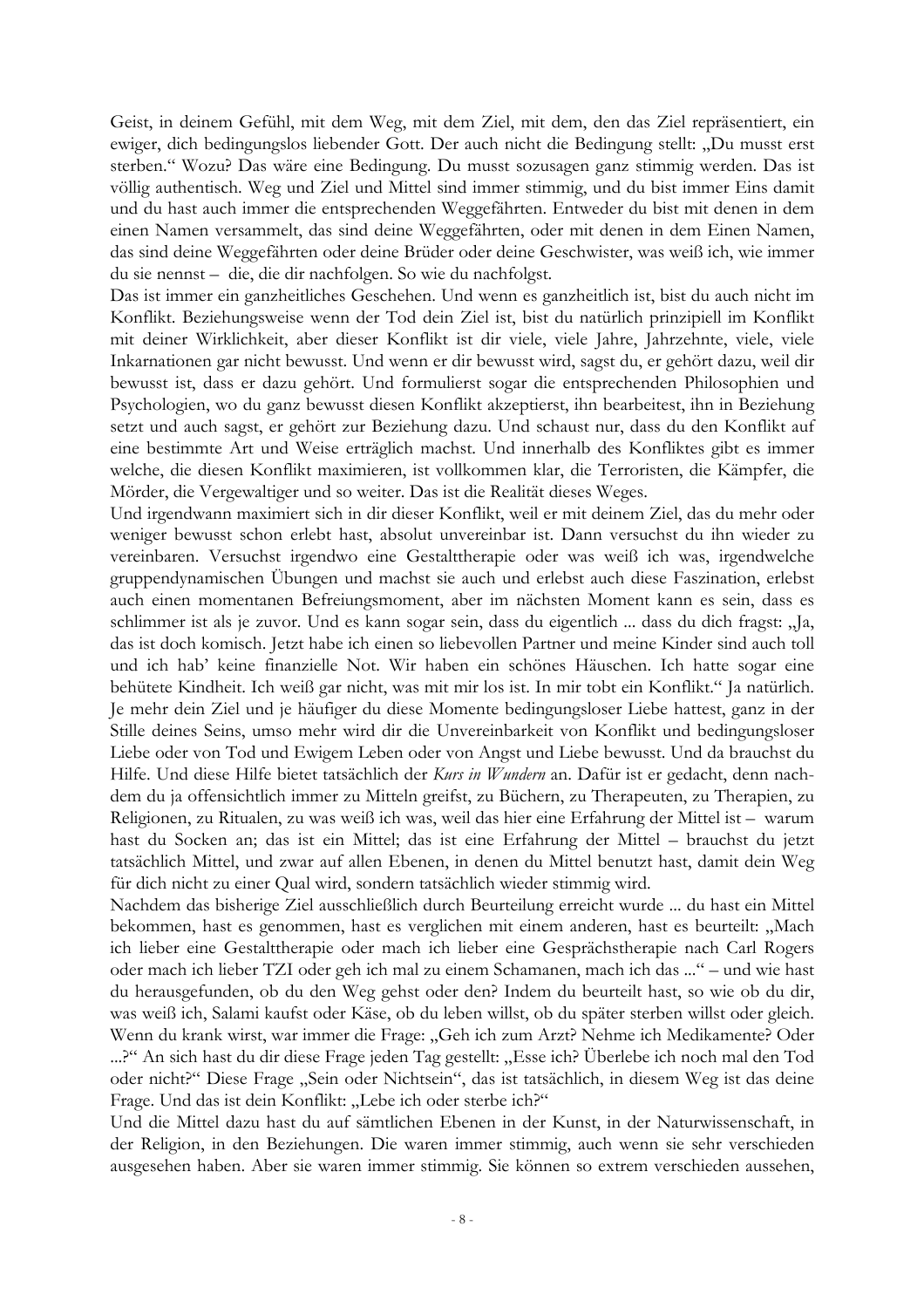dass du glaubst, dass sie zu verschiedenen Zielen führen. Nur wenn du einmal das Ziel tatsächlich veränderst, dann siehst du, dass sie alle gleich waren, weil sie alle zum selben Ziel geführt haben. Denn der Weg ist das Ziel. Also waren die Wege gleich, auch wenn sie seltsam und extrem verschieden ausgesehen haben. Das, dass sie verschieden ausgesehen haben, war tatsächlich eine Illusion, eine faszinierende Illusion. Dein Gebet, dass sich wirklich etwas ändert, hat bewirkt, dass das Ziel für dich auf dein Gebet hin verändert wurde. Ohne dieses Gebet von dir hätte es nicht verändert werden können. Wer bittet, dem wird gegeben. Du hast darum gebeten und es wurde dir gegeben. Du wurdest erhört. Jetzt werden dir aber auch noch die Mittel gegeben, damit du es tatsächlich erreichen kannst. Und je mehr du die Mittel wieder akzeptierst, dass sie natürlich anders wirken, sie müssen etwas anderes bewirken ... anstatt dass du dich bindest, erlöst du dich davon. Das ist eine völlig andere Wirkung. Anstatt dass du urteilst, vergibst du. Das ist eine völlig andere Wirkung, die du dadurch erzielst.

Dadurch kommst du auch in eine andere Selbsterfahrung, und nicht nur in eine andere Selbsterfahrung, sondern auch in eine andere Selbsterfahrung in deinen Beziehungen. Je mehr du weiterhin um Mittel bittest, umso mehr können sie dir gegeben werden. Und je mehr du tatsächlich bittest, umso mehr merkst du, dass du um die anderen Mittel auch immer gebeten hast. Nur das hast du nicht beten genannt, sodass dir nicht bewusst war, dass auch das ein Bitten war. Das hast du nehmen genannt oder bearbeiten oder dir vorstellen oder lernen oder lesen oder auf die Arbeit gehen oder egal was, es war immer bitten. Es wird dir nur bewusst. Und je bewusster es dir wird, umso bewusster wird dir immer auch, worum du bittest und welchem Ziel es dient. Und es wird dir bewusst, dass du nur empfängst, wenn du vorher bittest.

Und was ist dieses Bitten eigentlich? Du gibst in deinem Geist eine Vorstellung, eine Idee und empfängst sie. Es ist gar nicht Denken. Denken ist ein ziemlich irreführender Begriff. Es ist, dass du eine Idee in deinem Geist findest und du gibst sie und je bewusster dir wird, wem du sie gibst, umso bewusster wirst du auch, was du empfängst und mit wem du in Kommunikation bist, mit wem du eins bist in dem Moment. Denn wenn du jemandem etwas gibst, dann ist das ein Akt des Miteinander-Teilens, des Einsseins. Wenn wir beide was miteinander teilen, dann sind wir sozusagen eins, weil wir benehmen uns so. Und du kannst Gott nicht um den Tod bitten, weil das eine Gabe ist, die Er dir nicht geben kann und die du mit ihm, wenn du glaubst, sie in deinem Geist zu haben ... du kannst sie mit ihm nicht teilen. Nicht früher und auch nicht später, auch nicht in einem imaginären Nachher. Es ist nicht möglich. Das ist ein Mittel, das kannst du mit Ihm nicht teilen. Du kannst mit Gott nicht im Tod einssein. Es ist nicht möglich.

Das heißt, du brauchst eine Gabe, die du jetzt geben kannst, damit du jetzt, in diesem berühmten Hier und Jetzt, in dem du bittest ... Das ist ja dein Hier und Jetzt. Du brauchst in dem Moment deines Bittens hier und jetzt eine Gabe, die du mit Gott hier und jetzt teilen kannst, damit du hier und jetzt dein Einssein mit ihm erleben kannst. Und das Wunder ist – aus dem Grund heißt das Buch Ein Kurs in Wundern -, dass du die Gaben, mit denen du dich bis zu diesem Zeitpunkt von Gott aktiv entfernt oder entzweit hast oder getrennt hast – Tod, Krieg, Leid, Trauer, Verzweiflung –, diese Gaben kannst du auf wunderbare Art und Weise ... weil du dich erlöst, bist du in diesem Erlösungsprozess bereits Eins mit Gott währenddessen. Die Gabe steht also dir nicht im Weg, auch nicht für einen Augenblick, sodass du die Gabe erst zerstören musst und dann mit Gott Eins bist. Dann müsstest du immer das Hier und Jetzt einen Augenblick verlassen. Sondern du kannst hier und jetzt mit den Gaben, an die du dich gebunden hast, auf wunderbare Art und Weise, du kannst sie dadurch, dass du sie nicht beurteilst und fragst, ob sie gottgefällig sind oder nicht, ob sie das sind oder das, was dich jetzt auch erst mal selbst beschäftigen würde ... Da wäre wieder die Idee da: "Ja, und vielleicht komme ich dann zu Gott." Musst du wieder das Hier und Jetzt auf irgendeine magische Art und Weise mal wieder verlassen, bist aber erst mal dran gebunden. Sodass du alle diese Ideen, die kannst du hier und jetzt erlösend benutzen und bist während dieses Erlösungsgeschehens bereits in der Erfahrung, mit Gott Eins zu sein.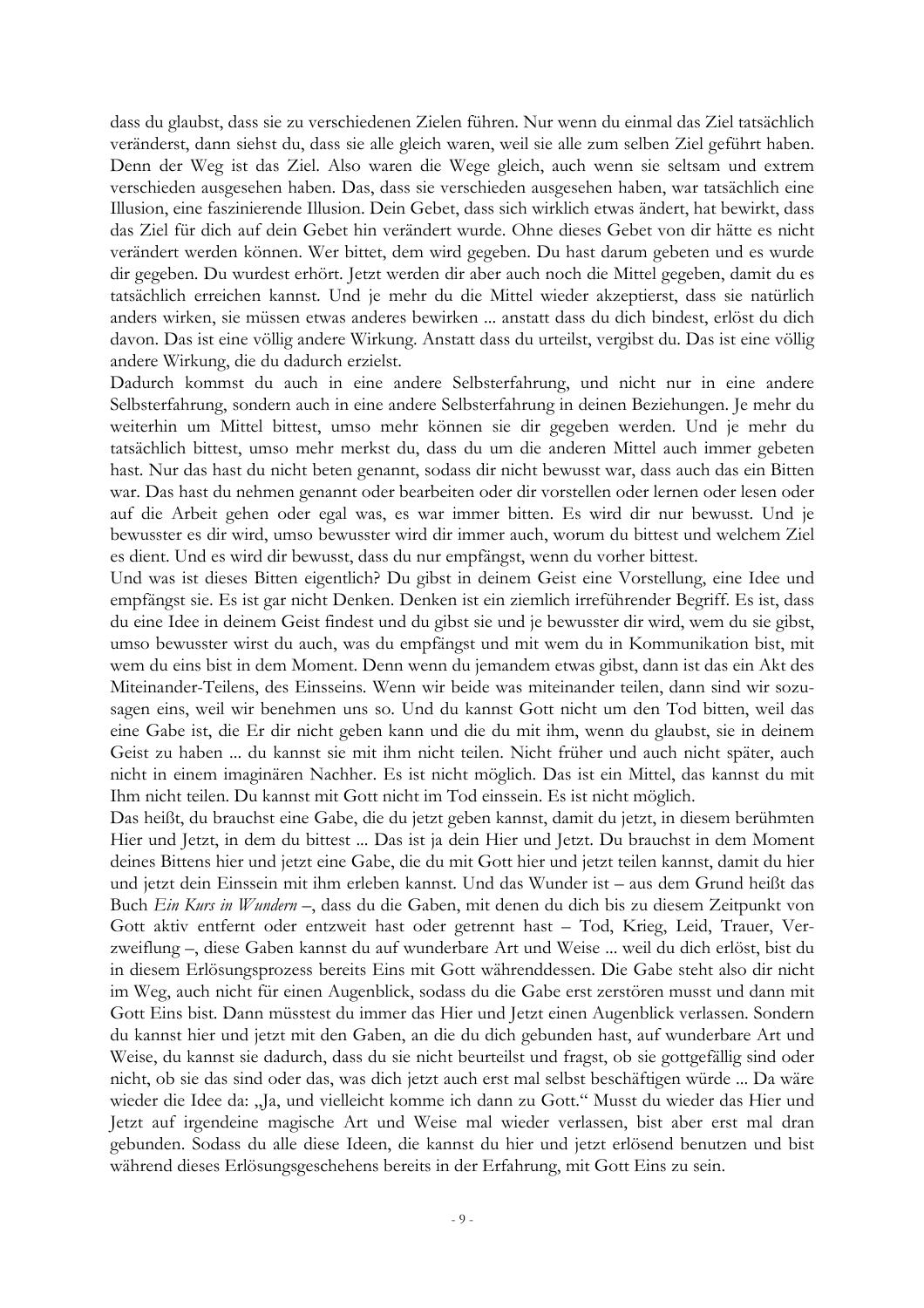Sodass überhaupt keine Notwendigkeit besteht, eine Bedingung beibehalten zu müssen. "Aber erst muss der Körper sterben." Das wäre eine Bedingung. Es ist aber so, dass die bedingungslose Liebe durch die Bedingungen hindurch erlösend transzendent wirken kann. Sodass du erlebst, dass für bedingungslose Liebe eine Bedingung keine Bedingung ist. Wie hat es Jesus im Neuen Testament formuliert: "Du unterliegst nicht den Gesetzen dieser Welt." Du kannst Gott mehr gehorchen als den Menschen. Oder: Was sind die Menschen - der menschliche Geist, dieser konzeptionelle Geist? Wenn du den tatsächlich durch Vergebung erlösend transzendierst, dann steht er dir nicht im Weg, weder als Idee noch als Manifestation der Idee noch als Körper aus Fleisch und Blut. Du unterliegst überhaupt keinen Gesetzen.

Wenn du die Mittel, die Gott dir in Seiner bedingungslosen Liebe gegeben hat, damit du, während du Bedingungen stellst ... ab dem Zeitpunkt, wo du willens bist, wieder Eins mit Ihm zu sein, sind deine Bedingungen keine Gesetze mehr, sondern nur noch Illusionen. Das heißt, sie haben keine Wirklichkeit von sich aus. Du kannst sie mit der Hilfe der Wahrheit, die dich frei macht, transzendieren. Transzendieren heißt, du kannst sie ruhig weiterhin wahrnehmen, sie stehen dir nicht im Weg. Transzendieren heißt, egal was dir in deiner Kindheit passiert ist, egal was deine Mutter mit dir gemacht hat oder nicht, es ist keine Bedingung. Du kannst dich davon erlösen, ohne dass irgendwas erst mit dieser Bedingung geschehen muss. Du musst nicht sterben, du musst sie nicht bearbeiten, gar nichts. Du hältst nur einen Augenblick inne und erlaubst ... erlaubst, dass diese Idee Erlösung sich dir erfahrungsmäßig offenbart. Das kannst du aber nur, wenn du sie anerkennst. Das kannst du nur, wenn du sie übst, wenn du tatsächlich vergibst, wenn du willens bist: "Ich weiß zwar nicht, wie ich mich erlösen soll, denn bis jetzt weiß ich nur, dass Erlösung sozusagen das ist, dass dieser Körper hier stirbt." Das ist aber nicht Erlösung, das ist Sterben! Man sollte diese beiden Begriffe nicht verwechseln, man sollte sie nicht in Beziehung setzen. Das eine hat mit dem anderen nichts zu tun. Das eine ist Sterben und das andere ist Erlösen, aber Sterben ist nicht Erlösen. Das ist einfach nicht der Fall.

Und Auferstehung ist auch nicht Kreuzigung. Und Tod ist auch nicht Leben. Und Angst ist nicht Liebe. Und ich kann beides auch nicht in Beziehung zueinander setzten, sondern ich muss mich davon erlösen. Das ist ein völlig anderes energetisches Geschehen mit völlig anderen Gefühlen. Sodass also auch deine Erfahrungen jetzt nicht mehr relevant sind. Das heißt, du kannst dich von deinen Erfahrungen erlösen wollen und erleben, dass du dich von deinen Erfahrungen erlösen kannst. Sodass du in dieser Welt wie neugeboren wirst, in dieser Welt wie neugeboren. Neugeboren heißt ja sozusagen ... Was ist, wenn jemand neugeboren ist? Das heißt, er hat noch keine Erfahrungen. Die Welt ist für ihn neu. Er hat keine Ahnung. Ein Säugling krabbelt auf einen Löwen einfach zu. Warum? Weil er keine Erfahrung hat, er ist neugeboren. Was brauchst du aber? Du brauchst einen Führer, damit du nicht auf einen Löwen einfach zugehst. Du brauchst ein inneres, ein Geistestraining. Du musst anderen Geistes werden und brauchst dazu den Lehrer dieses Geistes. Du brauchst sozusagen die Stimme, diese innere Stimme, die dir sagt ... die dir die Lektionen gibt, mit denen du diese Erfahrungen machst. Denn in dieser Welt wird jede Erfahrung gelehrt. Jede Erfahrung ist das Ergebnis einer Lektion. Du denkst erst irgendwas, und wenn dein Geist widersprüchlich ist, denkst du widersprüchlich. Was machst du? Widersprüchliche Erfahrungen. Du gibst und empfängst und du gibst, wie du empfängst. Oder du säst und du erntest und du erntest, wie du säst. Du kannst nicht anders ernten, als du gesät hast. Das heißt, was du geerntet hast, musst du gesät haben, sonst hättest du es nicht geerntet.

Und natürlich tust du das nicht alleine, sondern mit denjenigen, mit denen du in diesem Geist oder Wort versammelt bist. Mit denen du also lehrst und lernst und dich lehren lässt und lernst. Und selbst andere lehrst und mit ihnen lernst. Und dann kannst du dich an den Früchten, an den Lernergebnissen erkennen, was du gelehrt, was du gelernt, was du gesät hast, was du gegeben hast.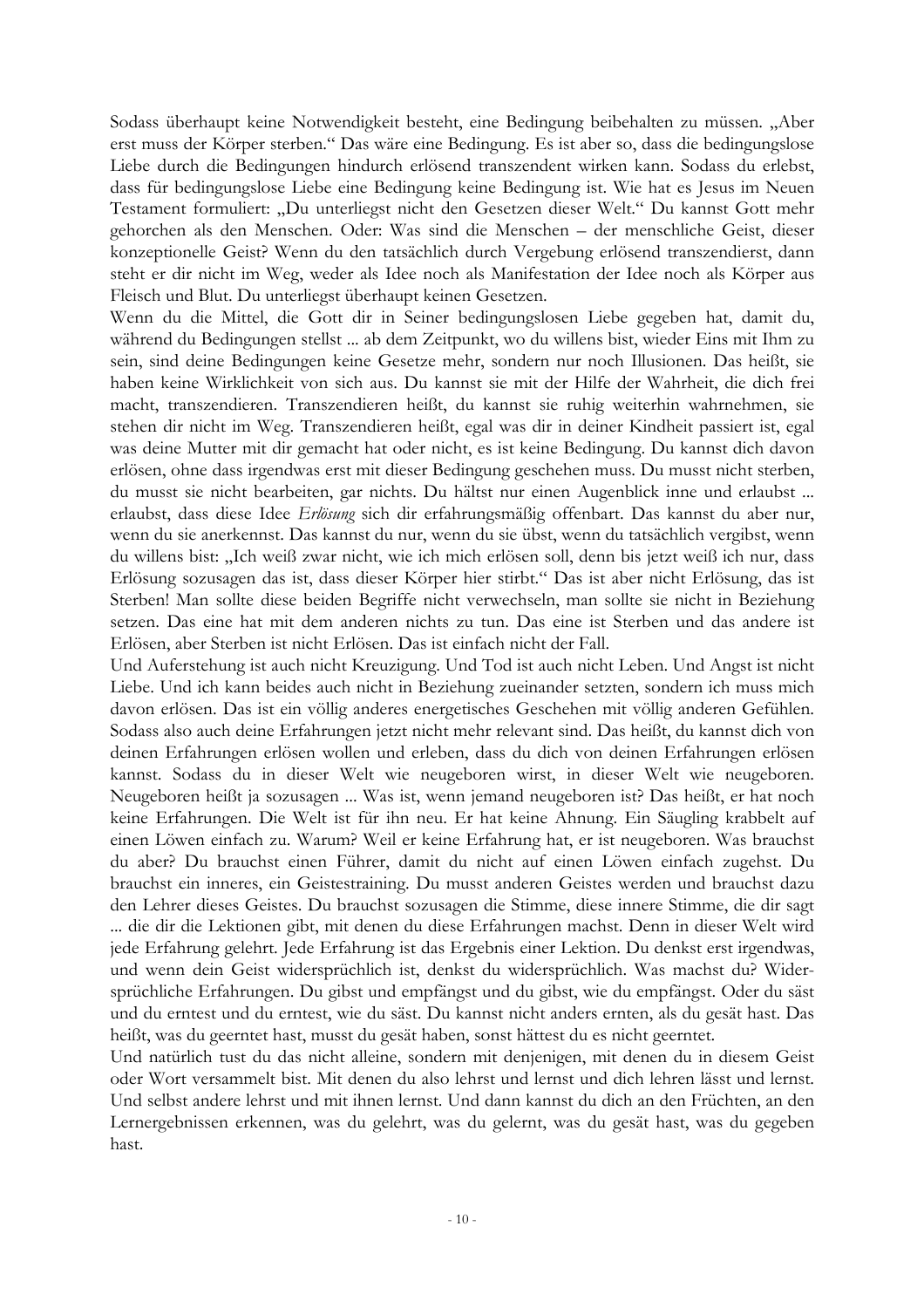Und die Idee, das Ziel zu verändern, ist die Idee, die du irgendwann wählen musst. Das ist es warum der Kurs in Wundern sagen kann "Es ist ein Pflichtkurs". Denn du kannst zwar tausende Male sterben, hunderttausende Male sterben und wiedergeboren werden, aber du wirst einmal erkennen: "Jetzt ist genug. Es ist jetzt genug. Jetzt hab ich's auf alle möglichen Arten und Weisen versucht. Ich hab diese Erfahrung so oft gemacht, so oft, dass ich innerlich weiß, dass ich jetzt das Ziel ändern will." Und nachdem dieses Ziel ja todsicher war, brauchst du eine ewige Stimme, die dir ein ewig sicheres Ziel gibt, ein lebenssicheres Ziel. Und damit überwindest du natürlich den Tod, lebendig, und beginnst hier ... und beginnst, anderen Geistes zu werden. Und beginnst, Erfahrungen zu sammeln, in denen du bittest und erhört wirst und bittest und erhört wirst. Und natürlich kann es dann sein, dass du das irgendjemandem sagst und der will mit dir darüber reden und der sagt dir irgendwas von einem anderen Buch und der sagt dir: "Ja, aber es gibt doch so viele Wege und andere Wege." Aber es kann sein, dass du genau an diesem Punkt bist ... es gibt einen Punkt, da möchtest du keine Bücher mehr lesen und da möchtest du auch nicht mehr mit anderen über irgendetwas reden oder dich austauschen, da möchtest du hören.

Da willst du ... warum willst du hören? Du willst innerlich etwas hören, was du außen noch nicht hörst. Du willst innerlich erhört sein, und erhört zu sein bedeutet, zu hören. Du wolltest eine Stimme hören, die dir zeigt: Du hast gerufen. Und was bedeutet es, erhört zu sein? Eine Antwort zu bekommen, das bedeutet erhört zu sein. Du hast sozusagen gerufen: "Gibt es ewiges Leben?" Und dir wurde gesagt: "Ja!" Und du hast gerufen: "Muss ich wirklich noch mal sterben?" Und dir wurde gesagt: "Nein! Du bist erhört." Du hast gerufen: "Kann auch ich den Tod überwinden?" Und dir wurde gesagt: "Ja! Du kannst es nicht fassen." Und du hast gerufen: "Gibt es ein Leben nach dem Tod?" Und dir wurde gesagt: "Es gibt ein Leben ohne Tod!"

Und du hast noch mal gerufen: "Gibt es ein Leben nach dem Tod?" Und dir wurde gesagt: "Ja! Du hast ihn nämlich bereits hinter dir." Du willst ein Leben nach dem Tod. Ja, ja, du willst es doch nach dem Tod, dann lass ihn doch hinter dir. Dann setz ihn doch nicht noch mal vor dich. Du bittest doch ständig: "Gibt es ein Leben nach dem Tod?" Und dir wird immer gesagt: "Ja!" Und im nächsten Moment sagst du: "Dazu muss ich aber erst noch sterben." Und dir wird gesagt: "Nein, dein Gebet wurde erhört! Du hast nicht den Tod noch einmal vor dir, denn dein Gebet wurde erhört, tatsächlich. Du hast den Tod hinter dir und jetzt gib dein Leben! Jetzt wird dir dein Leben gegeben. Es wird dir jetzt nach deinem Tod gegeben. Wie? Du bist gerade auferstanden", wird dir gesagt von dieser Stimme. Dein Gebet wurde erhört. Für Gott ist das ein Klacks. Für Gott ist das eine Leichtigkeit und für dich auch, denn er hat dich so erschaffen. Du musstest nur wieder in diese Kommunikation kommen. Du musstest nur ... du hast die Antwort bekommen, aber du hast deine eigene Frage immer noch falsch verstanden. Du hast gefragt: "Gibt's ein Leben nach dem Tod?", und hast aber deine Frage gar nicht so verstanden, wie du sie wirklich gemeint hast, aber dir wurde die Antwort gegeben. Und hier sind wir, im Leben nach dem Tod, wenn du so willst. Was sagt der Kurs? Er ist ein Beginn. Wann beginnt er? Nach deinem Tod.

Du hast das Ziel verändern lassen. Es wurde verändert, nachdem du gebeten hast. Warum hast du gebeten? Weil du es nicht wusstest, also tu jetzt nicht so, als ob du dein altes Wissen wieder verwenden kannst, du hast ja gebeten um etwas, was du nicht wusstest. Du hast gebeten: "Gibt's ein Leben nach dem Tod?", weil du es nicht wusstest. Du hast immer geglaubt, du musst erst noch mal ... du bist noch vor dem Tod. Und darüber weißt du natürlich Bescheid. Du weißt immer Bescheid, was vor dem Tod ist, denn diese Wege machst du ja alle.

Deine ganze Geschichte, ob du die jetzt nennst deine Geschichtsbücher oder deine Akasha-Chronik oder wie immer, die ist ja voll davon.

Und dann hast du dieses Gebet formuliert und es wurde erhört und jetzt bitte, bleib aber auch im Geiste Dessen, Der dein Gebet erhört hat, damit du das, was du gesät hast, auch tatsächlich ernten kannst und dir nicht permanent deine eigene Ernte wieder entziehst, indem du wieder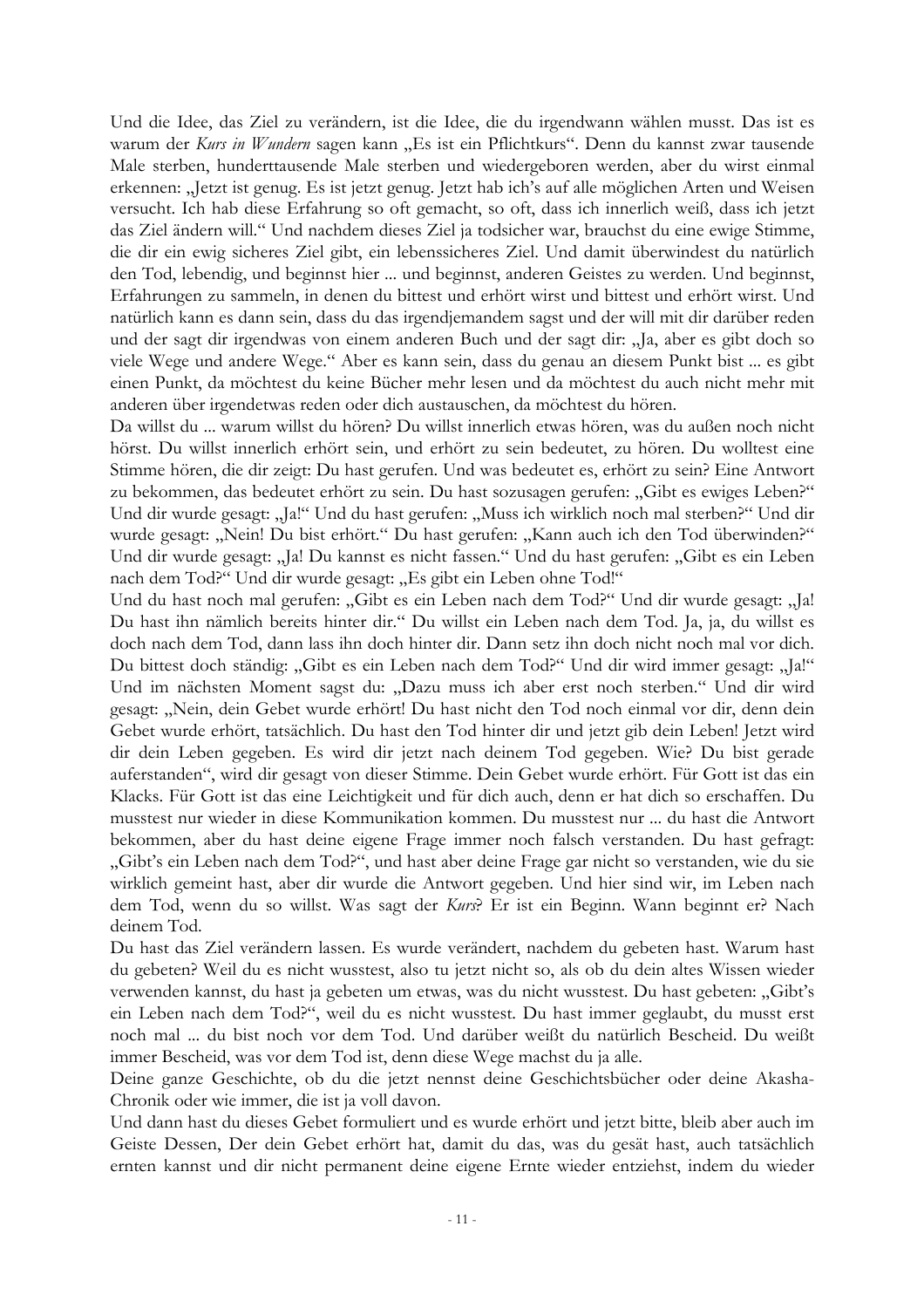sofort deine Todesamen da dazwischen streust. Und dann durcheinander bist und dann nicht mehr durchblickst und dich selbst wieder verwirrst. Und ein Buch wie der Kurs in Wundern sagt dir sozusagen Seite für Seite ... erinnert er dich wieder daran: "Du hör mal. Erinnere dich doch daran, darum hast du gebeten. Und das ist die Antwort. Darum hast du gebeten. Lies doch! Das ist doch deine Antwort. Erinnere dich doch, worum du gebeten hast." Du hast gefragt: "Gibt's ein Leben nach dem Tod?" Ja, da steht's. Ja, du brauchst nicht mehr sterben, steht da. Und du weißt ja längst, durch deine ganzen Reinkarnationsgeschichten weißt du ja längst, du weißt ja, dass du den letzten Tod ... den hast du ja hinter dir. Und da gibt es tatsächlich ein Leben. Wenn du jetzt nicht mehr den Tod noch mal ... wenn du jetzt nicht noch mal fragst: "Ja gibt's auch ein Leben vor dem Tod?" Da musst du das Ego fragen.

Es geht also darum, ob du wirklich bereit bist, dich von all deinen alten Zielvorstellungen und Zielformulierungen und Zielerinnerungen, Gefühlen, Situationen, Wahrnehmungen, Beziehungsgestaltungen und so weiter ... damit du in diesem Leben ausschließlich nach dem Tod bleibst und es beginnen lässt, bleibt dir jetzt nichts anderes übrig, als dich von den alten Bindungen, ob vielleicht der Tod doch noch vor dir ist, davon musst du dich erlösen.

Du löst diese Verbindungen, damit es tatsächlich beginnen kann, sich auszudehnen. Damit du in die Erfahrung kommen kannst, dass ewiges Leben sich einfach nur in deinem Gewahrsein ausdehnt. Und dann kommt wieder die Vorstellung: "Vielleicht muss ich doch noch sterben." Und da sagt dir dein Ewiger Lehrer nach dem Tod: Erlös dich davon, damit es wieder beginnt, damit du wieder auferstehst. Jetzt. Damit du wieder im Geist neu geboren wirst, in diesem neuen Geist wieder geboren wirst, sodass dein Leben wieder aufs Neue beginnt. Und du deinen Geist von diesen eigenartigen Vorstellungen "aber irgendwann muss es doch enden" – da erlöst du deinen Geist. Oder du bindest dich wieder daran und machst wieder die Erfahrung und lehrst dich das alte Wissen noch mal und gehst wieder einen dieser alten Wege. Beziehungsweise du gehst wieder zum selben Ziel und hast vielleicht das Gefühl, du gehst auf eine neue Art, so bist du noch nie gegangen, wie wenn du dir eine neue Hose kaufst oder ein neues Auto. Riecht wieder alles neu, musst erst wieder gucken, wie funktioniert die Kiste. Ist erst mal wieder alles neu, aber es ist doch wieder das Alte. Es ist wieder dieselbe alte Erfahrung, weil das Ziel wieder das alte ist. Und drum sagt der Kurs in Wundern, ab diesem Zeitpunkt wäre die Vergebung deine einzige Funktion. Da hast du eine Zeit lang mal was zu vergeben, weil dir fallen ja vielleicht monate-, jahrelang immer wieder diese alten Bindungen ein. Und jetzt stehst du wieder vor der Wahl: Binde ich mich noch mal oder erlöse ich mich? Beurteile ich es noch mal oder vergebe ich einfach nur und ersteh wieder auf? Und habe das neue Ziel und bin wieder mit dem Ziel in der Erfahrung des Weges. Wovon sprechen wir gerade? Wir sprechen von Heilung, wenn du so willst. Wir sprechen von Heilung in deinen Beziehungen. Wir sprechen von Heilung in einem ganz, ganz tiefen, umfassenden, existentiellen Sinn, der eine völlig andere Seinserfahrung ermöglicht.

## "Darf ich mal was fragen?"

Ja.

"Ich bin mir nicht sicher, ob ich alles richtig verstanden habe, aber ich sitze hier mit der Frage auch, also zu dem "Wie"... Ähnlich wie der Zen das ja auch sagt, also: Stirb, bevor du stirbst. Und mich würde interessieren, wie in diesem Kurs des Wunderns, was ja einer der Wege ist, die es gibt ..."

Kurs in Wundern

## "Kurs in Wundern. Wie geschieht das?"

Durch tägliche Lektionen. Das sind dreihundertfünfundsechzig Lektionen. Also dieses Buch besteht eigentlich aus drei Büchern, einem Übungsteil, aus einem konzeptionellen Teil und aus einem, wie er es nennt, Handbuch für Lehrer, in dem Fragen wie zum Beispiel: "Wie wird die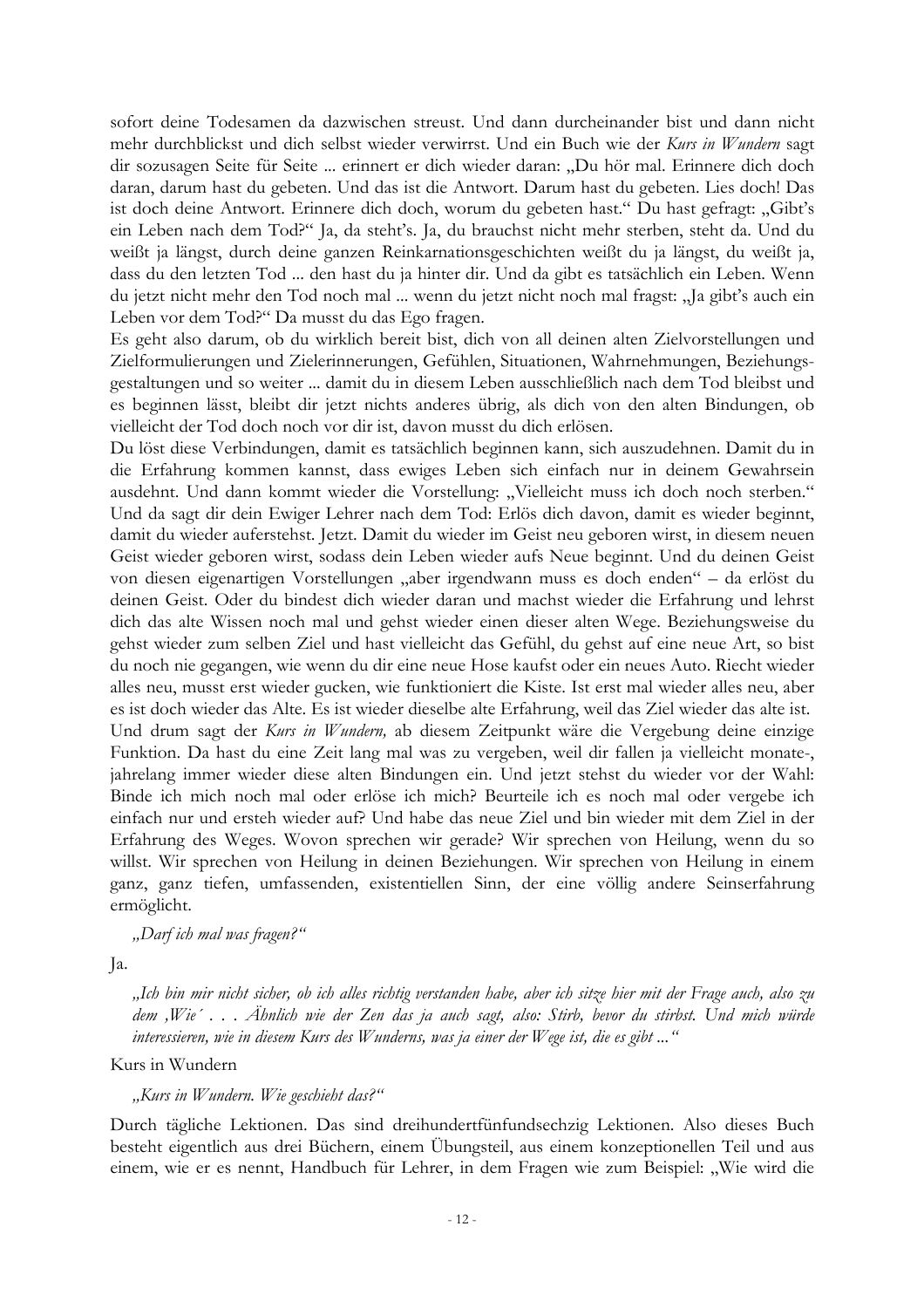Welt enden?", "Gibt es die Reinkarnation?", wo die genau von diesem Geist aus auf eine andere Art und Weise beleuchtet werden. Es ist so, diese Welt existiert ja nicht unabhängig von dem, der sie wahrnimmt. Das heißt, diese Welt ist eine gemachte oder gelehrte und gelernte Welt. Wo ich in meinem Geist bin, das ist es, was ich wahrnehme. Aus dem Grund ist es möglich, dass neben mir ein Neonazi steht. Der steht neben mir, sieht anscheinend dasselbe, sieht aber eben nicht dasselbe, er sieht was völlig anderes. Oder da steht ein Fußballer, der sieht wieder was anderes. Und da steht ein Grüner und der sieht was anderes als ein SPDler. Und ein Buddhist sieht was anderes als der und so weiter. Jeder. Warum ist das so? Weil diese Welt an sich nicht existiert, sondern nur von jedem so gelehrt wird, wie er in seinem Geist organisiert ist, also was er gelernt hat und was er jetzt wieder lehrt. Und jeder muss sich an das, was er gelehrt hat, gebunden haben, denn in dem Maße, in dem er sich daran gebunden hat. Anstatt "binden' kann ich auch sagen, in dem Maß, in dem er an die Wirklichkeit seiner Ideen glaubt, ist das, was er wahrnimmt, auch wirklich.

Und der Kurs in Wundern sagt oder lehrt, die einzige Möglichkeit, diese Welt nicht mehr, überhaupt nicht mehr zu erleben, überhaupt nicht mehr zu machen, ist mich in meinem Geist von allen Ideen gleichermaßen zu erlösen. Das heißt, es ist nicht wichtig zu wissen, ob die Idee tot ist oder lebendig oder gut ist oder böse oder richtig oder falsch, denn das ist ja genau die Art und Weise, die die Wirklichkeit dieser Welt ergibt, sodass es bedeutungslos ist, ob ich Fußball für gut halte. Dadurch, dass ich es für schlecht halte, mache ich es genauso. Ich habe es lediglich nicht in meiner Erfahrung, sondern außerhalb von mir macht sie ein sogenannter anderer, der diese Idee für gut hält. Aber wir beide teilen uns die Erfahrung, dass es Fußball überhaupt gibt, aber ich habe es weiter weg und er hat es näher dran. Ich habe es auf der Ebene nur der Beobachtung und er auf der Ebene bis dahin, dass er es selbst fühlt, weil er selber Fußballer ist und so weiter, klar.

Aber ich mache mit ihm zusammen diese Welt, in der es Fußball überhaupt gibt, weil Fußball in meinem Geist ist. Und Terror ist in meinem Geist. Und Tod ist in meinem Geist. Und Krebs ist in meinem Geist. Und Islam ist in meinem Geist. Und Buddhismus ist in meinem Geist. Und es spielt keine Rolle, ob ich jetzt Buddhist bin oder nicht, ich hab es in meinem Geist und dadurch existiert er in meiner Welt. Ich bin dran gebunden. Der Kurs sagt: "Ideen verlassen ihre Quelle nicht." Denn die Idee hat von sich aus nicht die Macht, meinen Geist zu verlassen, weil ich derjenige bin, der diese Idee erzeugt, der sie denkt, der sie macht. Und ich kann sie für mich beanspruchen oder auf dich projizieren. Ich kann sie bei mir unterdrücken und auf dich projizieren oder ich kann sie sozusagen bei dir unterdrücken, weil ich sie mehr für mich haben will. Ich unterdrücke bei dir zum Beispiel die Frau, die ich liebe, denn die will ich für mich haben. Oder ich unterdrücke sie bei mir, weil sie mir gar nicht gefällt, und dann kriegst sie eben du. Alles, was ich in meiner Nähe und Ferne habe, regelt sich auf diese Art und Weise, selbst die Krankheiten, auch die Kriege, alles, Leben und Tod in allen Qualitäten. Auf diese seltsame Art und Weise mache ich diese Welt.

Und diese Welt mache ich auf einer Ebene, die nicht meinem wirklichen Sein entspricht. Ich kann sagen, ich kann sie ... ein Hilfsbegriff wäre, ich kann sie nur träumen. Sie ist nur Maya, sie ist nur eine Illusion. Das ist ein Begriff, der mich irgendwann stutzig macht, weil irgendwann frage ich mich dann, was ist dann die Wirklichkeit. Die Wirklichkeit ist sicher nicht, dass ich fromm bin und Gott anbete, ganz sicher nicht. Das tue ich nur in der Illusion. Ebenso wie ich nur in der Illusion davon spreche, dass es Gott gar nicht gibt, aber es gibt ein Sein. Was nutzt mir das? Wenn meine Erfahrung die ist, dass ich aufs Klo muss, dass es Terror gibt, das weiß ich, was um mich herum alles geboren wird und stirbt, wenn das meine Realität ist, dann ist das Wissen um ein Sein, wie es die Buddhisten sagen, nicht meine gelebte Erfahrung, nicht meine Realität. Und davon kann ich mich erlösen. Wenn ich sehe, dass ich mich bis hin auf die sublimsten Arten und Weisen immer noch daran binde. Indem ich letztendlich zum Beispiel glaube, dass dieser Körper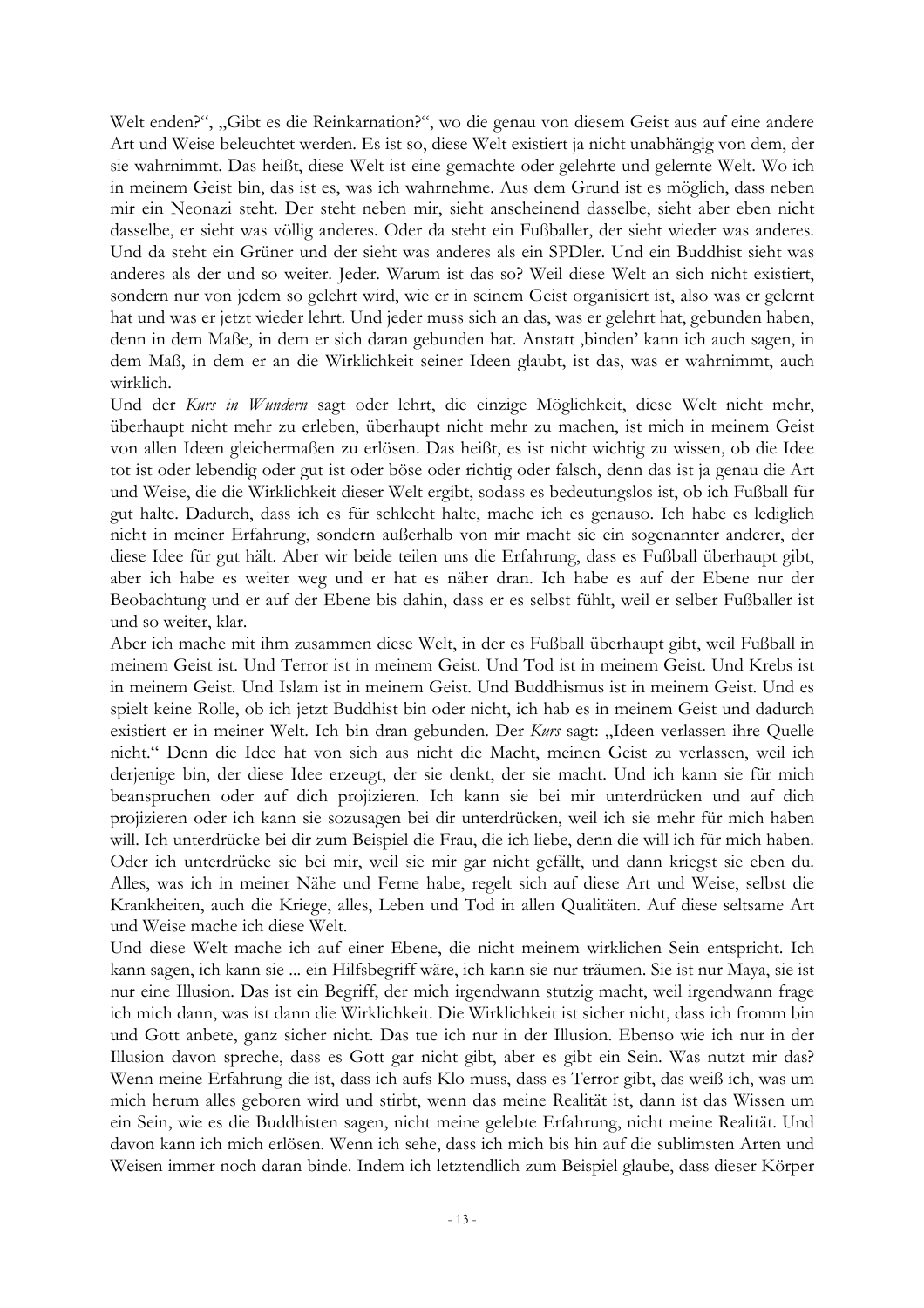aber, der ich natürlich ... wenn ich Buddhist bin oder so, dann glaube ich natürlich nicht mehr, dass ich dieser Körper bin, klar, soweit bin ich schon, aber es kann sein, dass ich immer noch von dem ewigen Werden und Vergehen spreche. Was natürlich nicht ewig ist, sondern nur zeitlich. Ich kann mich so tief erlösen, dass ich mich von allem, was ich hier weiß, in meinem Geist erlöse und dadurch in eine Erfahrung komme, über die ich kaum mehr sprechen kann. Über die es auch gar nicht nötig ist zu sprechen. Es ist aber sehr wohl nötig, darüber zu sprechen, sozusagen eine Hilfe zu sein für diejenigen, die diese innere Gewissheit gefunden haben, dass es für sie in dieser Inkarnation noch um etwas geht, was sie bisher offensichtlich noch nicht erreicht haben, was sie zwar irgendwo schon wissen. Oder wo sie auch von irgendwelchen erleuchteten Meistern erfahren haben, von einem Gautama Buddha wissen, dass er das erlebt hat, aber ihre eigene gelebte Erfahrung das nicht ist. Und sie sich dann vielleicht in solche Konstrukte retten wie: "Na, dann bin ich vielleicht noch nicht soweit. Vielleicht muss ich hier noch Karma auflösen", oder diese ganzen Geschichten. Und da kann man ihnen sagen: "Nein, das musst du nicht. Das musst du nicht." Auflösen ja, aber nicht in einem mühsamen Weg. Nicht im Sinn von Abarbeiten, nicht im Sinn dessen, was das Karma wirklich ist. Es gibt keine Beziehung zwischen deinem letzten Leben und dem jetzigen, es gibt nicht einmal eine Beziehung zwischen dem Augenblick und dem. Du bist frei, du bist absolut frei. Du bist ... du kannst in eine Erfahrung kommen, die deine tiefste Sehnsucht, während du diese Welt noch wahrnimmst, erfüllt. Du kannst über das, was Buddha gelehrt hat, natürlich noch hinausgehen, natürlich, denn es geht darum, da drüber hinauszugehen. Wie gehst du da drüber hinaus? Indem du mit vielen da drüber hinausgehst. Nicht als einzelner Gautama, sondern mit vielen, nicht als einzelner Jesus, sondern tatsächlich mit vielen. Das ist die Idee des *Kurs in Wundern*, dass diesmal ... dass du tatsächlich mit deinem Bruder da raus gehst. Dass wir heilen, dass wir in unseren Beziehungen heilen, dass wir uns nicht noch mehr davon isolieren, dass du den Kurs in Wundern nicht dafür benutzt, dass du in deiner Meditation dich noch mehr isolierst, als du es eh schon bist. Sondern dass du den genau umgekehrten Weg gehst. Dass die Stille nicht die ist, dass du dich noch mehr trennst und noch einsamer wirst, sondern in eine universelle Kommunikation gehst, das ist Stille. Stille ist Kommunikation. Stille heißt nur, dass du nicht in diesem isolierten Lärm bist. Also die ... es geht gar nicht so um eine neue Lehre, um eine neue Religion, während deine Erfahrung bleibt, dass du sozusagen immer noch in deiner Erfahrung bist, aber du bist jetzt Buddhist. Sondern dass du deine Erfahrung, deine Lebenserfahrung, dass du in deiner Erfahrung kein Homo sapiens mehr bist, auch nicht als Buddhist, sondern wirklich transzendierst. Und dafür ist der Kurs in Wundern da, denn du warst längst Buddhist, du warst längst Sufimeister, du warst längst Schamane, du warst längst Kahuna, du warst das alles schon. Warum warst du es schon? Schau dich doch um, du bist es doch. Oder ist der Dalai Lama nicht du? Wenn er nicht du ist, dann hast du ... dann glaubst du, dass du erst noch so weit kommen musst, und das ist deine Illusion, das ist deine Trennung. Wenn du immer noch nicht Buddha bist, ja wann willst du es denn dann werden? Wenn du immer noch kein Zen-Meister bist, ja wann denn? Du bist es doch schon, schau ihn doch an, den gibt's doch, oder bist du der nicht? Das ist der Kurs in Wundern, dass du dich erlöst, und du erlöst den Dalai Lama, du vergibst dem Dalai Lama und weißt nicht, warum du das tun sollst. Warum weißt du nicht warum? Weil du sofort urteilst und sagst: "Der Dalai Lama hat doch nicht was Böses getan." Moment, du vergibst jetzt nicht, du urteilst. Vergebung ist was völlig anderes, was völlig anderes. Du vergibst Jesus, du vergibst Buddha. Warum? Das weißt du vorher nicht. Du veränderst deine Erfahrung. Der Kurs in Wundern heißt, du entfernst jede Idee von Getrenntheit aus deinem Geist, denn du glaubst immer noch, dass du der bist und da ist der Dalai Lama und das ist der Buddha und das war Ramana Maharshi und das war Aurobindo und das war der. Ja, und was ist mit dir? Du glaubst immer noch, dass du ein Ich bist und das sind alles Dus, die du alle nicht bist. Und das ist diese letzte Trennung, die du selbst durch Vergebung aufgibst, und dadurch wirst du auf erlösende Art und Weise eins. Du wirst natürlich nicht mit dem Dalai Lama eins. Der Dalai Lama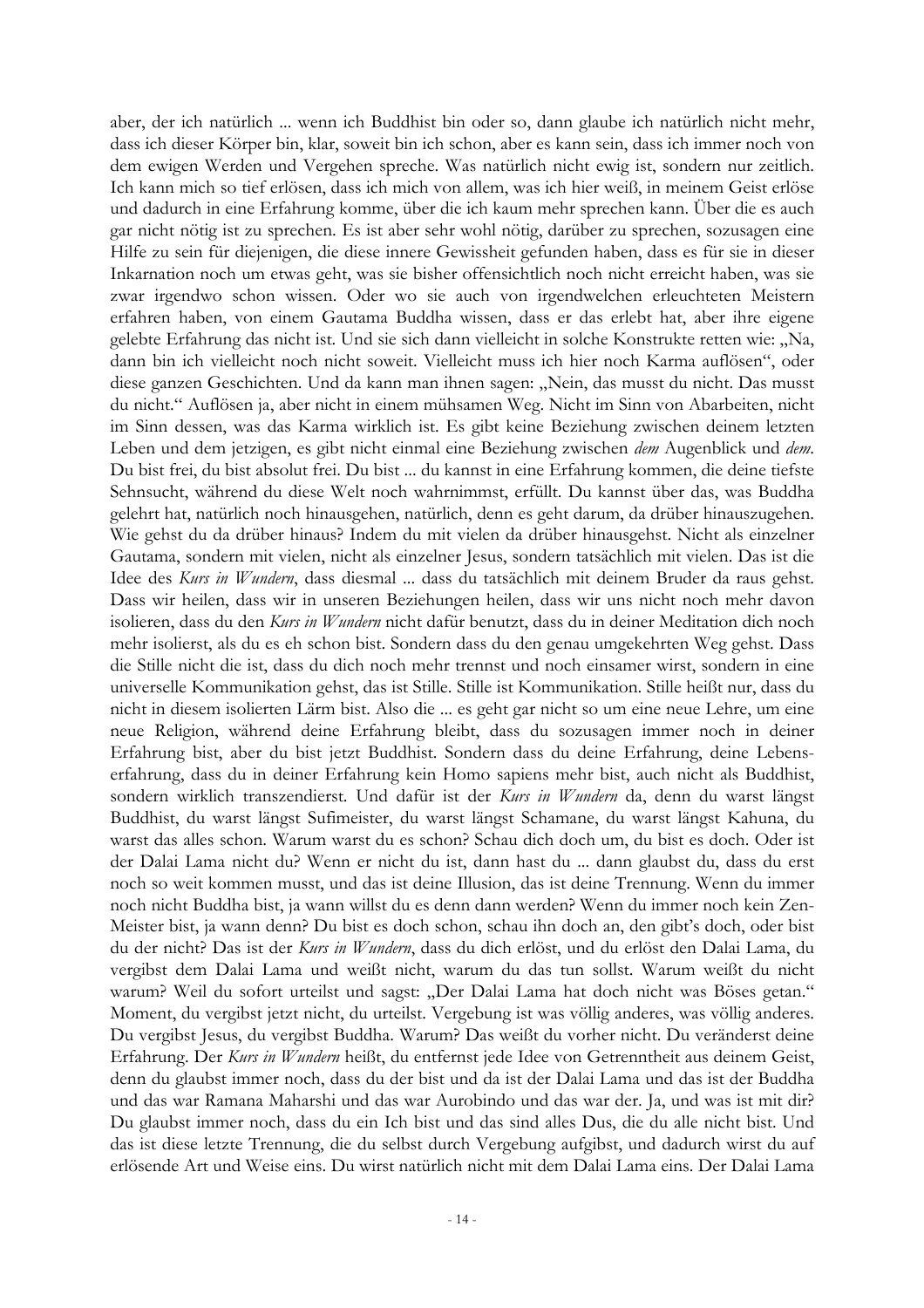ist bereits ein anderer. Du erlöst dich von der Idee des Dalai Lama und wirst mit dem eins, der, wenn du den Dalai Lama vergibst, durchleuchtet. Und wenn du den Ramana Maharshi oder den Aurobindo oder den, was weiß ich, Gurdjieff vergibst. Sodass du auf einer ganz tiefen Ebene, die mit Wissen und Ideen und Ideologien und Philosophien nichts mehr zu tun hat, außer dass du dich davon erlöst. Und du erlöst dich vom Faschismus, du erlöst dich von der Ideologie der Grünen, du erlöst dich vom Zen-Buddhismus und vom Christentum. Du sortierst dich nicht mehr im Zen-Buddhismus und trennst dich dadurch von den Christen oder den Moslems, sondern du hältst tatsächlich inne und siehst, du hast dein Ziel verändert. Das heißt du gehst tatsächlich gar keinen Weg mehr. Du gehst keinen dieser Wege mehr, du nutzt sie alle gleichermaßen zur Vergebung und kommst dadurch in eine universelle Erfahrung, die mit deiner Ich-Identität überhaupt nichts mehr zu tun hat und dadurch löst du jede Trennung auf. Denn du hattest dich so getrennt, dass du dich gar nicht mehr in Gautama Buddha wiedergefunden hast, selbst. Du fängst tatsächlich an, deinen Nächsten zu lieben wie dich selbst. Und jeden Unterschied, jeden Unterschied nutzt du nur noch dazu, um dich zu erlösen, und dadurch wird dir dein wirkliches Selbst endlich gewahr. Und in dem lieben wir uns natürlich alle wie sich selbst. Dann stößt du oder dann kommst du mit einem Wir in Berührung, das man nennen könnte: der Christus oder, wenn du so willst, der Buddha, aber nicht der Gautama Buddha, sondern Du der Buddha, und Marylin Monroe der Buddha und Dalai Lama der Buddha. Und transzendierst diese ganzen Ego-Identitäten, diese unterschiedlichen Ichs mit ihren unterschiedlichen Ideologien und ihren unterschiedlichen Lebenswegen und ihren was weiß ich was allem. Und kommst dadurch immer mehr in die Erfahrung, dass du alle diese Begriffe gleichermaßen auflöst und dich nicht mehr definierst und niemanden mehr. Und dadurch wird dein Geist wirklich leer und es wird still und dein Geist ist in einer völlig anderen Funktion, völlig anderen Funktionsweise. Du nimmst nicht mehr ... eigentlich lernst du nicht mehr, sondern du verlernst alles, was du gelernt hast. Alles, was du mehr oder weniger gelernt hast, bis dahin, dass du manches irgendwo weißt, dass es das gibt, ohne dass du die Theorie für dich selbst gelernt hast. Es kann sein, dass du den Koran noch nie aufgeschlagen hast, aber du weißt, dass es ihn gibt, und erlöst dich davon. Wie? Indem du natürlich mit jemandem, der den Koran für dich repräsentiert ... dein Bruder, das ist dein Erlöser, und erlöst dich dadurch von dieser besonderen Beziehung, die für dich vielleicht überhaupt nicht lebendig war, die für dich sozusagen tot war, während die Beziehung zu deinem Zen-Meister, die war für dich vielleicht irgendwo lebendig, die hast du gefühlt, die hast du wahrgenommen, sodass du dein Reich, das gespalten war in die Lebendigen und die Toten ... Nicht nur in die Toten, die als tote Körper da sind, sondern die für dich, obwohl sie lebendig waren, tot waren, weil du sie überhaupt nicht mitgekriegt hast. Sodass deine Wahrnehmung vollständig wird auf eine ganz schlichte und behutsame Art und Weise. Hinter diesem unscheinbaren Wörtchen Vergebung offenbart sich dir dann ein Werdegang, wo dir immer mehr bewusst wird, dass dein Nächster zum Vorschein kommt. Dein Nächster im Dalai Lama genauso wie in deiner Mutter, und in deinem Nachbarn kommt ein Nächster, das heißt es gibt niemanden, der mehr ist als der. Der kommt in dein Gewahrsein. Und in diesem Einssein sind wir tatsächlich Eins und in diesem Einssein lieben wir uns. Und diese Erfahrung kann immer mehr zu deiner Erfahrung werden und daraus ersteht für dich wie eine neue Welt, die tatsächlich von Liebe und von Freude erfüllt ist, und die gibt dein Geist genauso, wie er diese Welt gegeben hat. Dann kannst du in der Erfahrung sein, dass du mit Leuten bist, und du erlebst, was die erleben und kannst zu ihnen sagen: "Mein Reich ist gar nicht von dieser Welt, von eurer Welt. Ich sehe was völlig anderes, denn ich bin in meinem Geist. Mein Geist ist in einer völlig anderen Aktivität. Ich beschäftige mich nicht mehr mit Dalai Lamas und Zen-Meistern und Terroristen und denen und sortiere die und gucke, ob der mir mehr entspricht und der, sondern ich bin in einem Geist universeller Nächstenliebe und sehe dieses Reich." Und dazu dient der Kurs in Wundern, dass du tatsächlich in deine gelebte Erfahrung bedingungsloser Liebe kommen kannst, denn da ist keine Welt